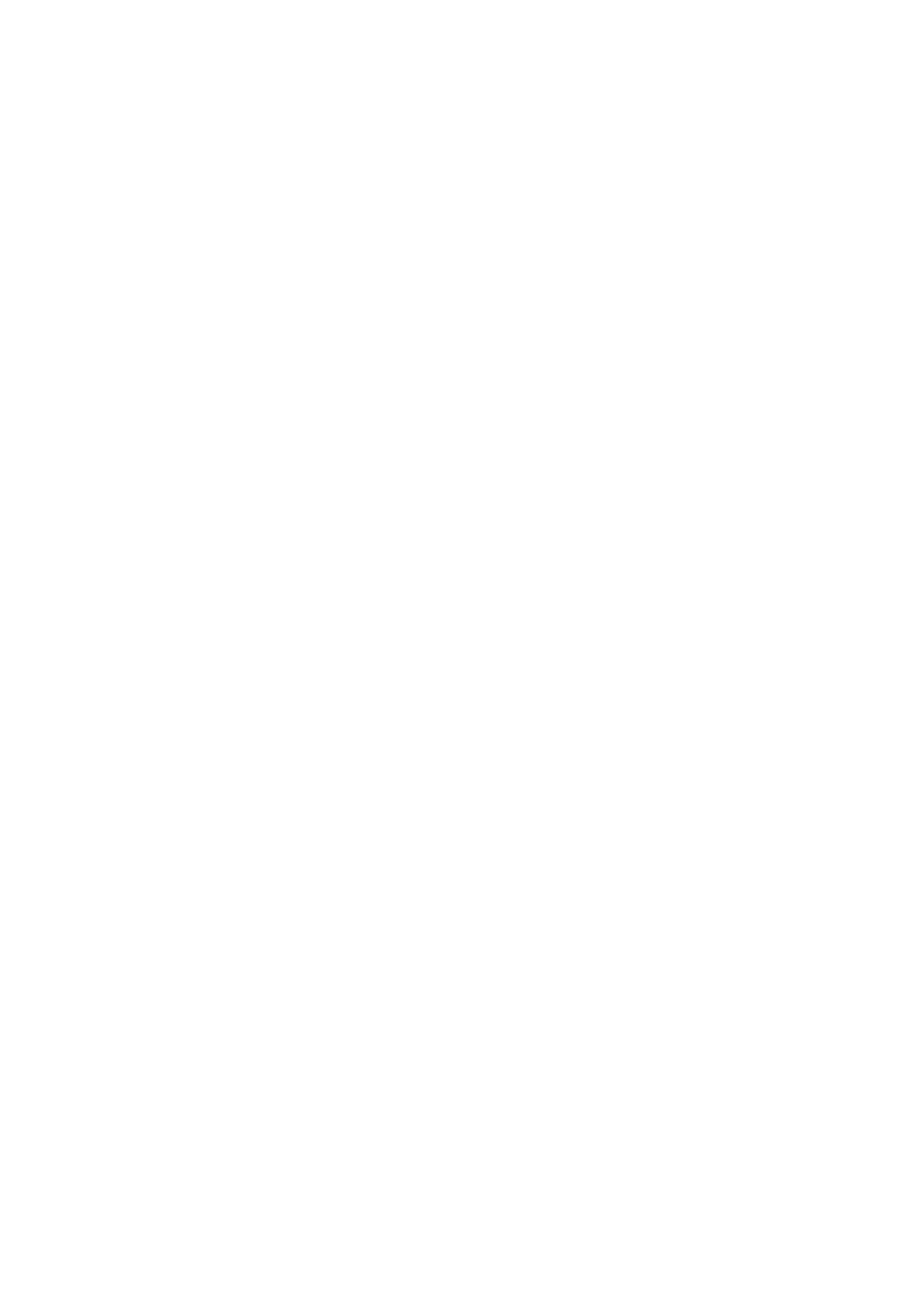### **Contents**

| <b>Summary</b>                                                                                         | $\mathbf{2}$   |
|--------------------------------------------------------------------------------------------------------|----------------|
| Table of preferred sources for injuries and ill health                                                 | $\overline{2}$ |
| <b>RIDDOR (The Reporting of Injuries, Diseases and Dangerous Occurrences</b><br><b>Regulations)</b>    | $\mathbf{3}$   |
| Electricity Safety, Quality and Continuity Regulations 2002 (as amended) (ESQCR) 6                     |                |
| <b>Labour Force Survey</b>                                                                             | $\overline{7}$ |
| Voluntary reporting of occupational diseases by General Practitioners (THOR GP) 11                     |                |
| Voluntary reporting of work-related ill health by specialist doctors (THOR)                            | 14             |
| <b>Industrial Injuries Disablement Benefit Scheme (IIDB)</b>                                           | 17             |
| Death certificates as a source of deaths from asbestos-related and other<br>occupational lung diseases | 20             |
| <b>HSE's Costs to Britain model</b>                                                                    | 22             |
| European Survey of Enterprises on New and Emerging Risks (ESENER) Survey                               | 25             |
| Surveillance of workers exposed to lead                                                                | 26             |
| <b>Enforcement</b>                                                                                     | 29             |
| <b>Employment</b>                                                                                      | 31             |
| <b>Psychosocial Working Conditions Survey</b>                                                          | 33             |
| European data sources                                                                                  | 34             |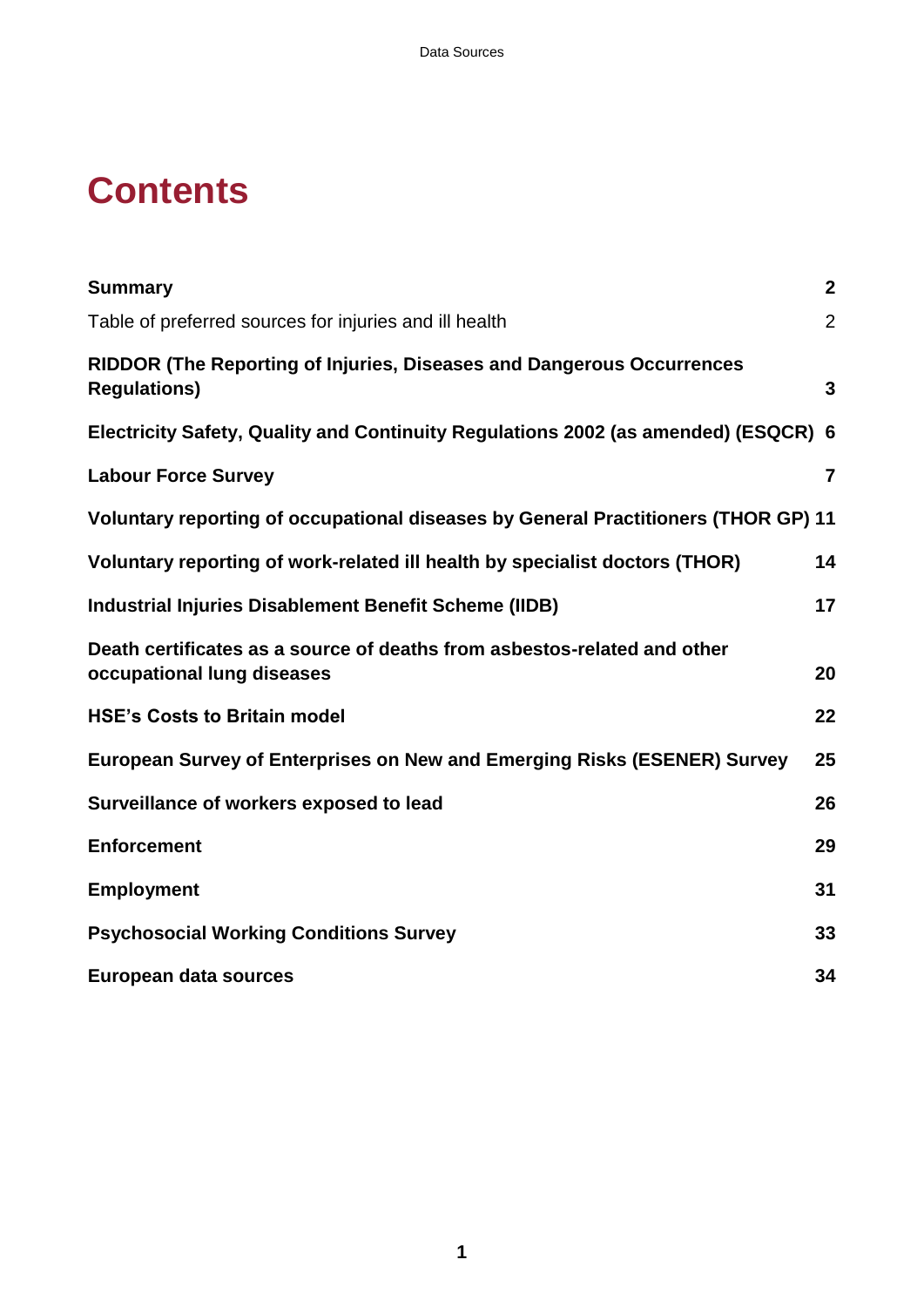### <span id="page-3-0"></span>**Summary**

The information in this document relates to Health and safety statistics for 2020/21. The document can be found at: [www.hse.gov.uk/statistics/sources.htm.](http://www.hse.gov.uk/statistics/sources.htm)

### <span id="page-3-1"></span>**Table of preferred sources for injuries and ill health**

For the table of preferred sources for injuries and ill health see: [www.hse.gov.uk/statistics/preferred-data-sources.pdf](http://www.hse.gov.uk/statistics/preferred-data-sources.pdf)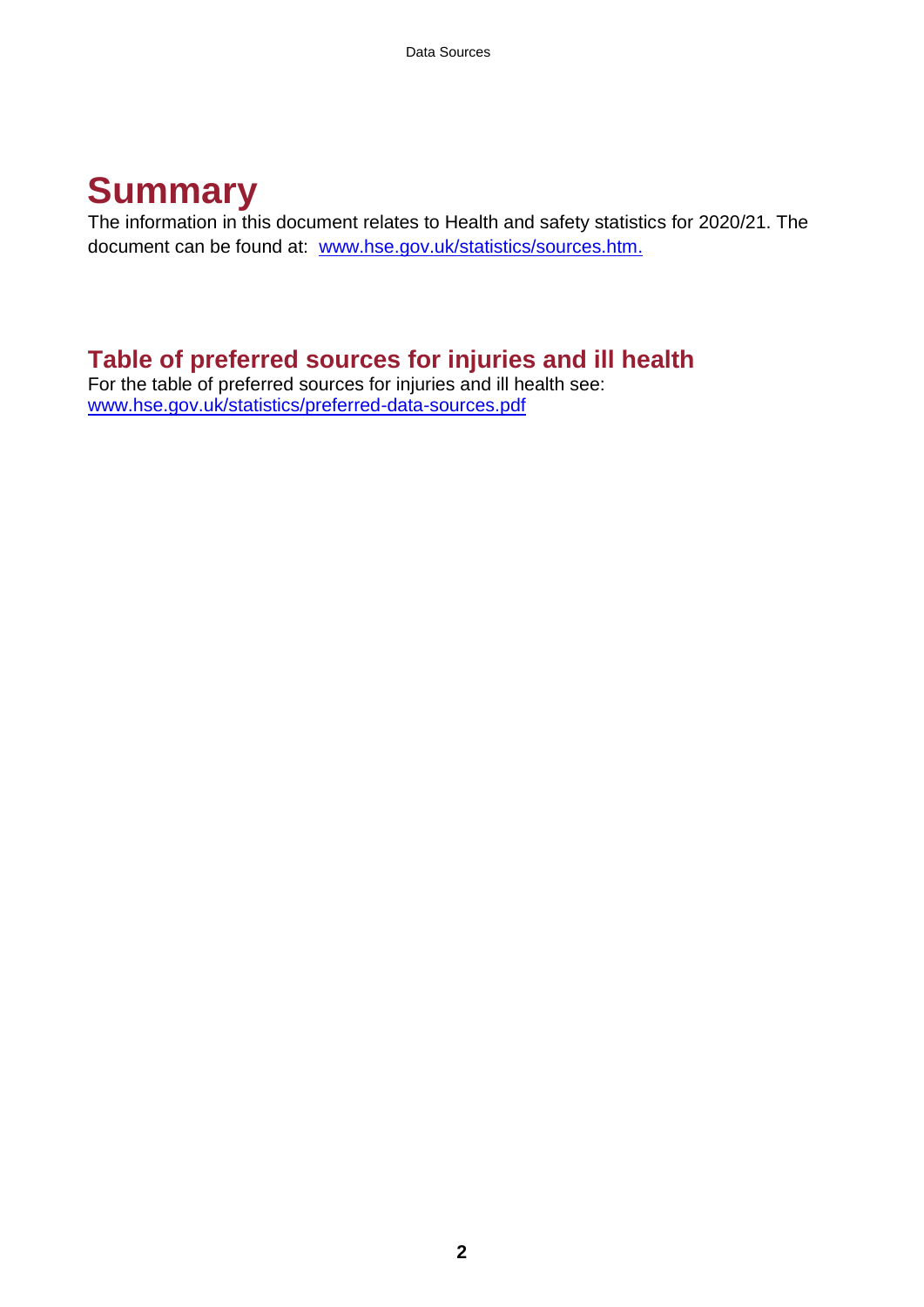### <span id="page-4-0"></span>**RIDDOR (The Reporting of Injuries, Diseases and Dangerous Occurrences Regulations)**

RIDDOR places a legal duty on employers and other specified duty holders to report certain workplace incidents to the relevant enforcing authority, namely HSE, local authorities (LAs) and the Office of Rail and Road (ORR). A very small number of reports are also enforced by the Office for Nuclear Regulation (ONR). These Regulations have been amended several times since introduction, the most recent being RIDDOR 2013 which took effect 1 October 2013.

Since 1 April 2006, enforcement of health and safety on railways has been the responsibility of ORR, and since that date they have provided relevant figures that fall within the scope of RIDDOR. More information on railway safety can be found at Home [page | Office of Rail and Road \(orr.gov.uk\)](https://www.orr.gov.uk/)

Incidents falling within scope of RIDDOR are fatal, specified and non-fatal injuries; defined occupational diseases; dangerous occurrences; and certain gas incidents. Aggregated statistics based on these reported incidents are provided in these 'statistics' web pages, and a brief description is given below.

In recent years there have been three changes that have impacted on the statistics:

- In September 2011 the reporting arrangements changed, although RIDDOR itself did not. Reporting is now done predominantly online.
- In April 2012 the legal reporting threshold changed, from of over-3-days' incapacitation to over-7-days. However the requirement for employers to still record (but not report) over-3-day injuries still remains.
- In October 2013 there was implementation of a full-scale review of RIDDOR.

The main effects of each of these changes on published RIDDOR statistics is summarised at Statistics - [Effect on RIDDOR statistics following recent legal and system changes](https://www.hse.gov.uk/statistics/riddor-notification.htm)  [\(hse.gov.uk\)](https://www.hse.gov.uk/statistics/riddor-notification.htm)

For details on current reporting methods, and definitions of what types of incidents are reportable under RIDDOR, please visit [Reporting of Injuries, Diseases and Dangerous](https://www.hse.gov.uk/riddor/index.htm)  [Occurrences Regulations 2013 -](https://www.hse.gov.uk/riddor/index.htm) RIDDOR - HSE

Deaths of all employed people and members of the public arising from work activity are reportable to the relevant enforcing authority. There are three categories of reportable injury to workers defined under the Regulations: fatal; specified (changed from 'major' in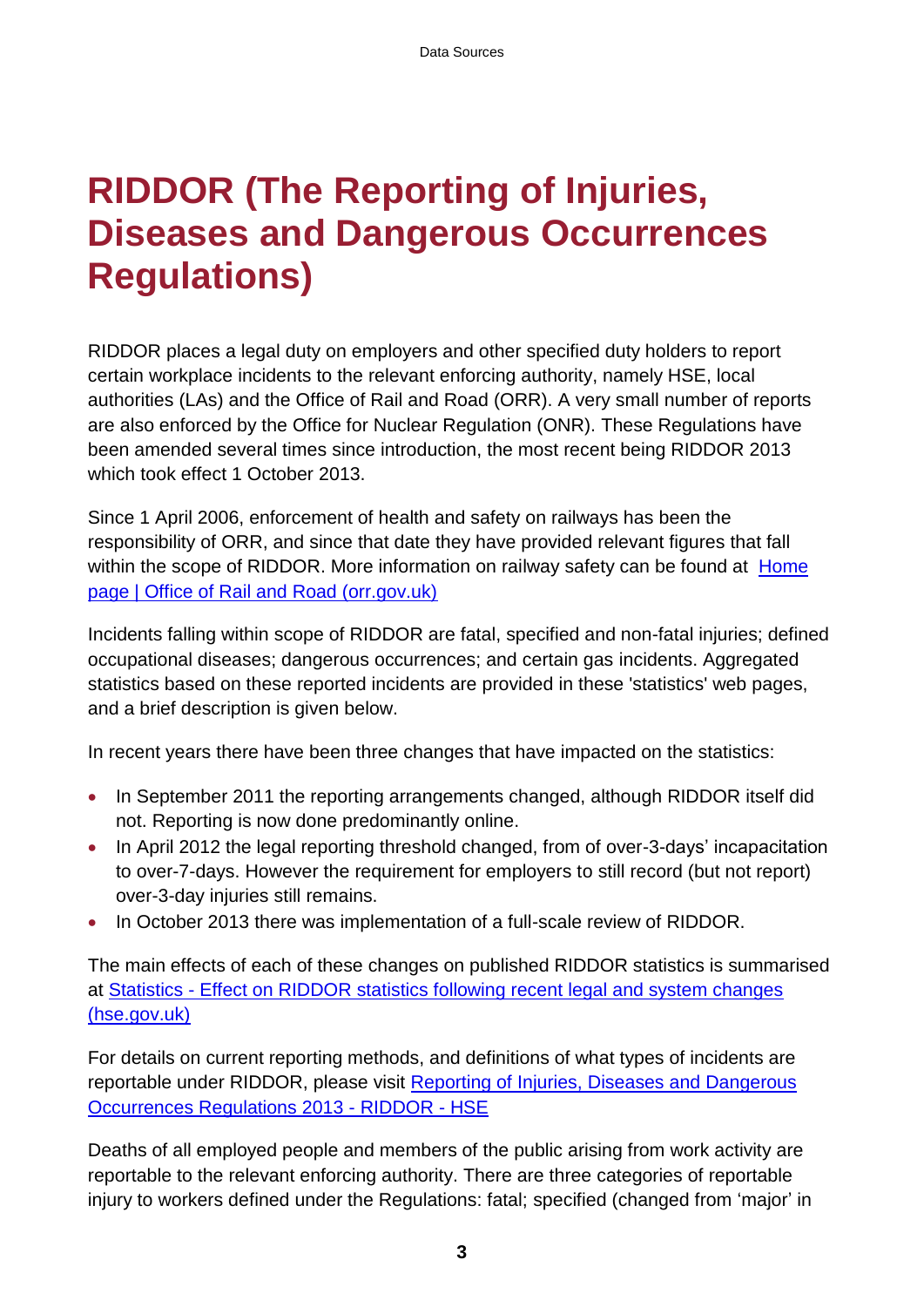October 2013); and over-7-day (changed from 'over-3-day' in April 2012). Examples of specified injuries include: fractures (except to fingers, thumbs or toes) and amputations. Over-7-day injuries include other injuries to workers that lead to their absence from work, or inability to do their usual job, for over seven days. Reporting requirements generally exclude incidents that occur to persons travelling in a vehicle, as part of their work, whilst on a public highway.

Injuries which are normally not reportable under RIDDOR are: road traffic accidents involving people travelling in the course of their work, which are covered by road traffic legislation; accidents reportable under separate merchant shipping, civil aviation and air navigation legislation; and accidents to members of the armed forces.

Although fatal injuries to the self-employed, arising out of accidents at premises which the deceased person either owned or occupied, are technically not reportable under RIDDOR, any such incidents are presented in the published figures.

While the enforcing authorities are informed about almost all relevant fatal workplace injuries, it is known that non-fatal injuries are substantially under-reported. Currently, it is estimated that around half of all such injuries to employees are reported. These results are achieved by comparing reported non-fatal injuries, with results from the Labour Force Survey - Injuries.

Under-reporting is one major limitation on the use of RIDDOR data for statistical purposes, especially where reporting is uneven (e.g. some industries have higher or lower reporting levels than the average). As often happens with changes in administrative data sources, another major limitation can be due to changes to reporting legislation, often resulting in discontinuities to data series over time, and which can be more pronounced the finer the levels of detail. Other notable limitations include the lack of actual days off work because of an injury (separate from the generic over-7-day category).

#### **Summary of RIDDOR main strengths and weaknesses**

#### **Strengths**

- It is an administrative source, so already available and not subject to the complexities or costs of survey methodology;
- The ease of understanding the basic concepts, and which have changed relatively little over 30 years;
- It is comparable with international definitions;
- In some cases additional information at an individual record-level, such as details about the injury sustained.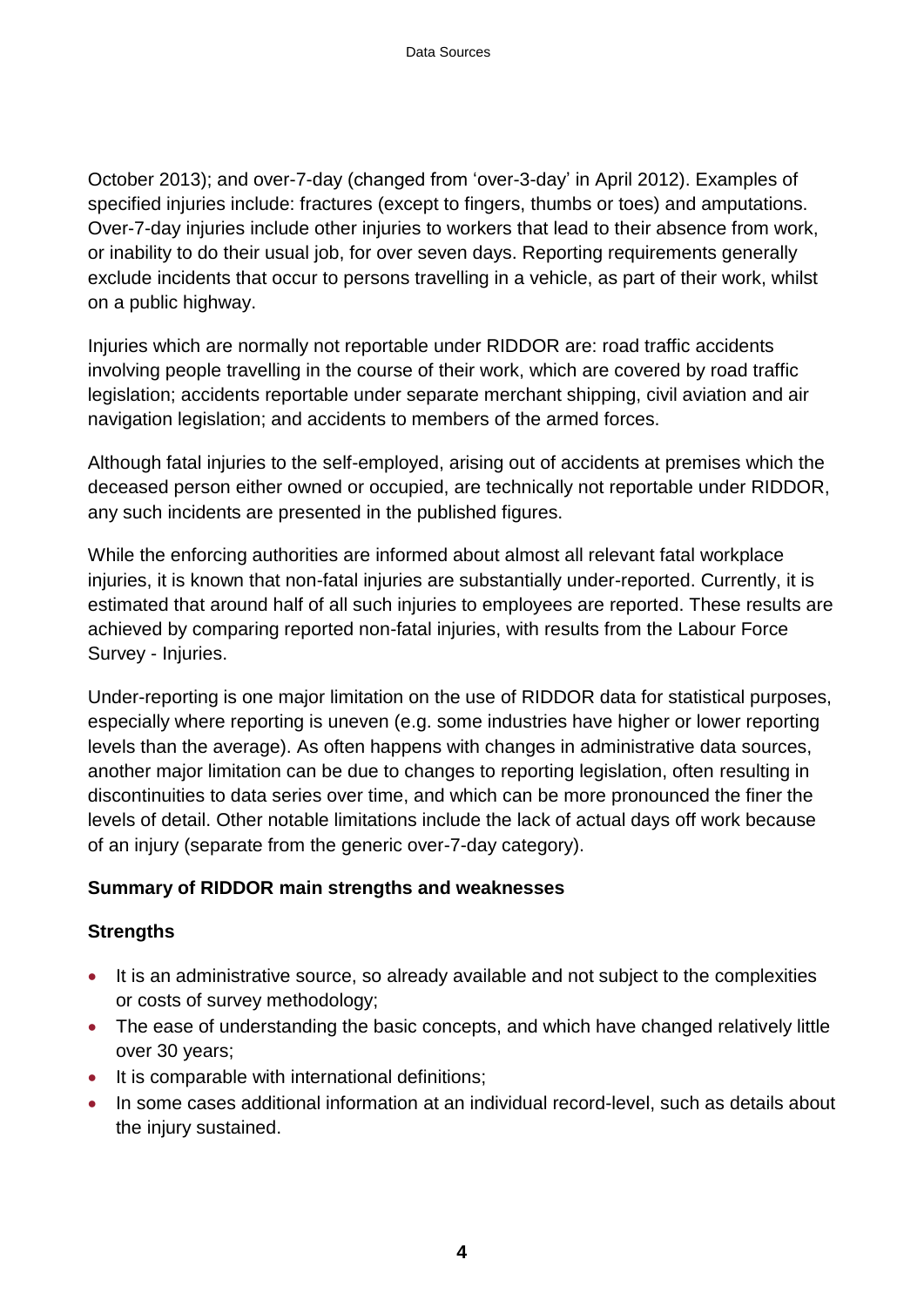#### **Weaknesses**

- Under-reporting (apart from fatalities);
- The effect on trends analysis due to changes in reporting legislation;
- The actual time off work (in days), which is not available.

On first publication, RIDDOR data is classified as provisional and marked with a 'p' suffix. The following year data are finalised, denoted 'r' - revised. Typically, the finalised figures for non-fatal injuries are approximately 1-2% higher than the provisional figures due to the inclusion of late reports. Fatal injuries are much smaller in number, and can go down as well as up, by up to  $+/-3\%$  on finalisation. Late reports are less relevant for fatal injuries; however the change from provisional to final usually reflects more up-to-date information following the detailed investigations of these incidents.

Selected incidents that have a high potential to cause death or serious injury are reportable under RIDDOR as dangerous occurrences. A dangerous occurrence may be reportable whether or not someone is injured, and if so an injury report may instead be made.

RIDDOR Regulation 11(1) places a duty on certain conveyors of gas (including LPG), to notify HSE of an incident involving a fatal or major injury that has occurred because of the distribution or supply of flammable gas. Regulation 11(2) requires specified gas installation businesses to notify HSE of gas appliances or fittings they consider to be dangerous.

RIDDOR also places a requirement on employers to report prescribed occupational diseases, although such reports are generally small in number.

More details on reporting requirements can be found at [Reporting of Injuries, Diseases](https://www.hse.gov.uk/riddor/index.htm)  [and Dangerous Occurrences Regulations 2013 -](https://www.hse.gov.uk/riddor/index.htm) RIDDOR - HSE.

The detailed quality report for injury statistics reported under RIDDOR can be found at [RIDDOR Background Quality Report \(hse.gov.uk\)](https://www.hse.gov.uk/statistics/pdf/riddor-background-quality-report.pdf)

Readily available RIDDOR data tables can be found within the index of [Statistics -](https://www.hse.gov.uk/statistics/tables/index.htm) Index of [tables \(hse.gov.uk\)](https://www.hse.gov.uk/statistics/tables/index.htm)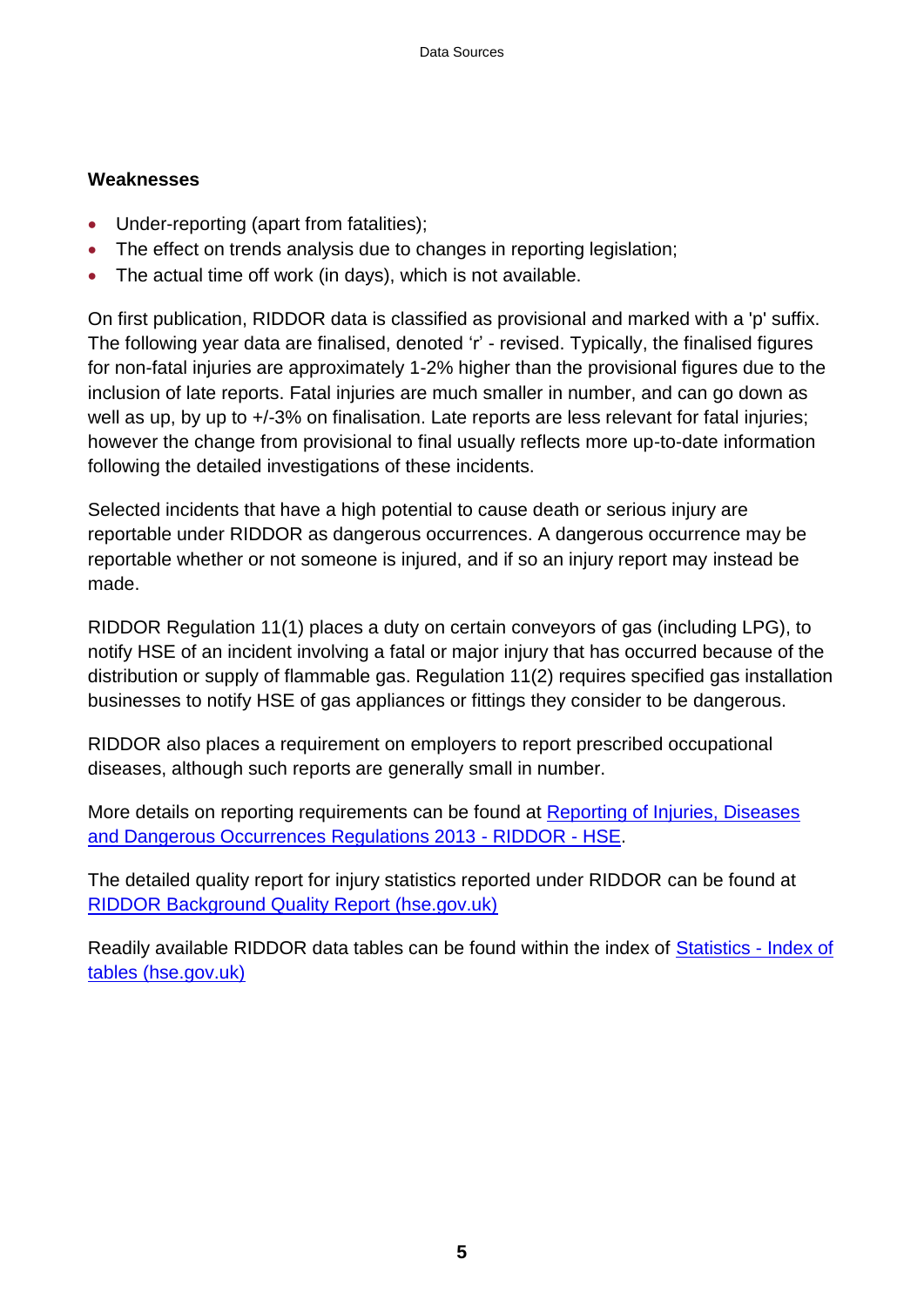### <span id="page-7-0"></span>**Electricity Safety, Quality and Continuity Regulations 2002 (as amended) (ESQCR)**

Regulation 31 of ESQCR places a duty on those working on, or owning power network apparatus such as generators, distributors, meter operators and others to report deaths or injuries to members of the public, or near misses, fires or explosions which have occurred as a result of work on or near to electrical systems by others, or incidents arising from leisure and other non-work activities in proximity to electrical plant, or from equipment failure.

Prior to October 2006, such safety-related incidents were reported to the Engineering Inspectorate of the former Department for Trade and Industry, and HSE since. The annual basis for reporting is the planning year 1 April to 31 March.

From October 2013 reporting arrangements changed and removed an element of 'dualreporting' that previously occurred for certain incidents (injuries to employees, and some dangerous occurrences) which prior to October 2013 were covered by ESQCR and may have also met the criteria for reporting under RIDDOR.

More information on ESQCR is available at [www.hse.gov.uk/esqcr/index.htm.](http://www.hse.gov.uk/esqcr/index.htm)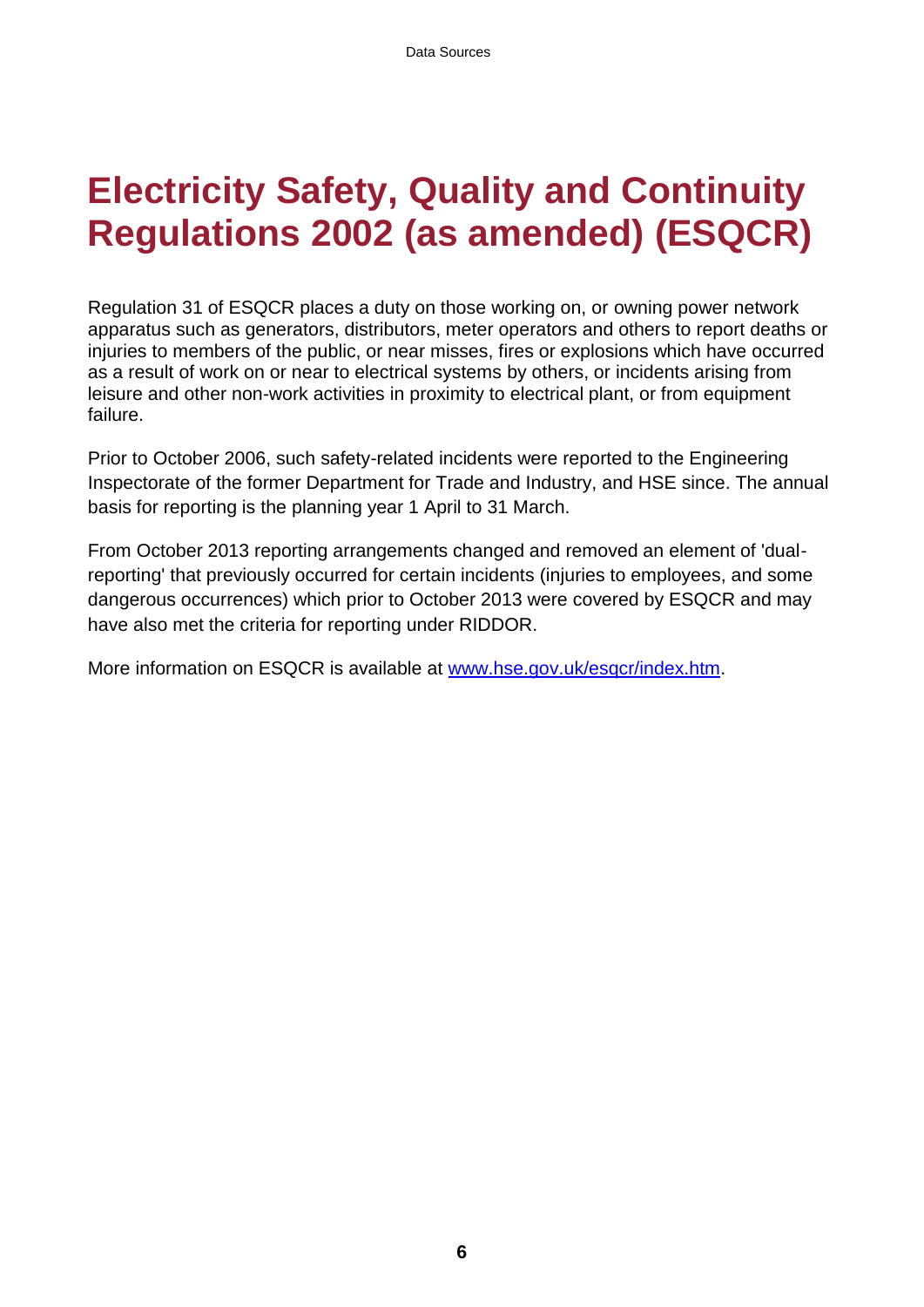## <span id="page-8-0"></span>**Labour Force Survey**

The Labour Force Survey (LFS) is a large nationally representative quarterly survey of households living at private addresses in the UK currently consisting of around 37,000 responding households each quarter. It provides a rich source of information about the labour market, and is designed, developed and managed by the Office for National Statistics (ONS) in Great Britain and by the Department of Finance and Personnel in Northern Ireland on behalf of the Department of Enterprise, Trade and Investment (DETINI).

In response to the coronavirus pandemic, during 2020/21 the Office for National Statistics (ONS) made some changes to the LFS data collection and various refinements to the weighting<sup>1</sup> methodology. From March 2020 (with the onset of the coronavirus pandemic), face-to-face interviews for respondents newly joining the survey<sup>2</sup> were moved to telephone interviews. With a corresponding fall in response rates, the wave 1 sample was doubled from July 2020 to increase the achieved sample size. ONS found that since these changes were implemented certain characteristics were not as well represented as in earlier surveys, introducing an increased non-response bias to the survey. As a result, various improvements have been made to the ONS weighting methodology. For further details see [\(www.ons.gov.uk/employmentandlabourmarket/peopleinwork/employmentandemployeetyp](http://www.ons.gov.uk/employmentandlabourmarket/peopleinwork/employmentandemployeetypes/articles/impactofreweightingonlabourforcesurveykeyindicatorsuk/2020) es/articles/impactofreweightingonlabourforcesurveykeyindicatorsuk/2020)

HSE commissions questions in quarter 1 of the LFS to gain a view of work-related illness and workplace injury, based on individuals' perceptions, in the 12 months prior to interview. The HSE questions are included in two survey modules - 'The Workplace Injury survey' module and the 'Self-reported Work-related Illness (SWI) survey' module. Each questionnaire module has a core set of questions with a small number of additional questions asked periodically. Whilst information is collected from Northern Ireland, this information is not routinely published since HSE's jurisdiction is restricted to Great Britain only. Some additional questions were added to the work-related illness module (in 2021 quarter 1) to be able to assess the contribution of coronavirus to work-related ill health in 2020/21 (see [www.hse.gov.uk/statistics/lfs/annex2.htm\)](http://www.hse.gov.uk/statistics/lfs/annex2.htm).

The workplace injury survey module (see [www.hse.gov.uk/statistics/lfs/annex1.htm\)](http://www.hse.gov.uk/statistics/lfs/annex1.htm) was first included in the LFS in 1990, with a limited question set included annually since 1993/94. Questions were included in the LFS winter quarter prior to 2006/07, and in quarter one since then when the LFS moved from seasonal to calendar quarters. The LFS gives annual estimates of the levels of workplace injury by a range of demographic and

<sup>1</sup>  $1$  The LFS collects data on a sample of the population. To convert this information to give estimates for the population, the sample data is weighted

 $2$  For the LFS, people are interviewed in five consecutive quarters, with the first interview (wave 1) generally being face-to-face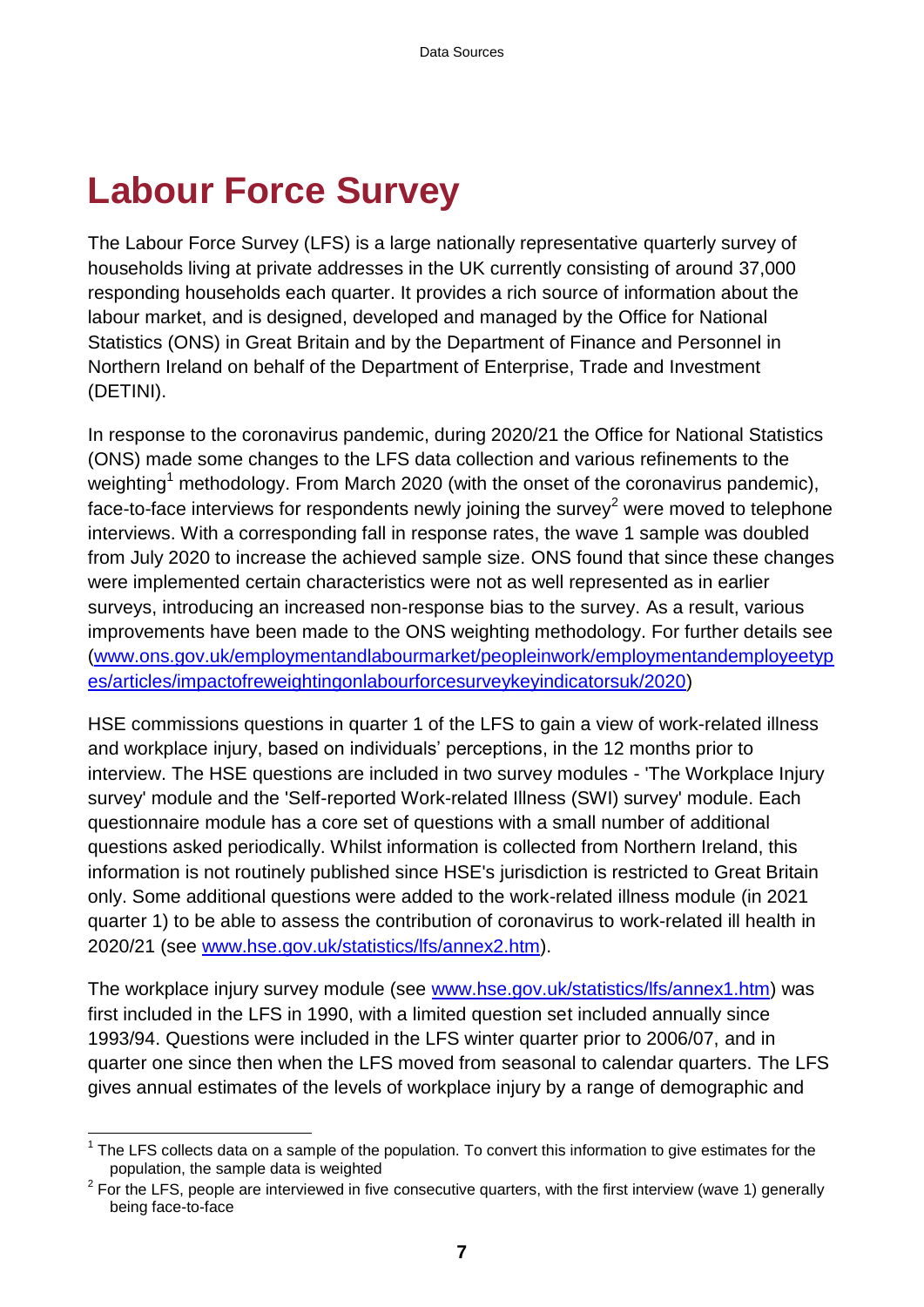employment-related variables, and complements the flow of non-fatal injury reports made by employers and others under the Reporting of Injuries, Diseases and Dangerous Occurrences Regulations (RIDDOR). Results are available on a consistent basis from 2000/01.

The SWI survey module (see [www.hse.gov.uk/statistics/lfs/annex2.htm\)](http://www.hse.gov.uk/statistics/lfs/annex2.htm) has been included annually in the LFS from 2003/04 to 2011/12; quarter one since 2006/07 and the winter quarter prior to this. The module has also been included periodically prior to 2003/04 (earliest results are from 1990, although results prior to 2001/02 are not directly comparable with later time periods). The module was suspended for one year in 2012/13, but from 2013/14 reverted to an annual data collection in quarter one of the LFS. This survey module provides an indication of the annual prevalence (including long standing as well as new cases) and incidence (new cases) of work-related illness and its distribution by major disease groups and a range of demographic and employment-related variables. It captures the most widely based definition of work-related ill health. As individuals are asked to self-report any work-related illness they believe to have suffered over the previous 12 months, responses obviously depend on lay-people's perceptions of medical matters. Whilst such perceptions are of interest and are important in their own right, they cannot be taken as a precise measure of the "true" extent of work-related illness. People's beliefs may be mistaken: they may ascribe the cause of illness to work when there is no such link; and may fail to recognise a link with working conditions when there is one e.g. due to the possible multifactorial nature of ill health or the delay between exposure and ill health (which can be several decades in the case of cancer). Even with these discrepancies, individuals are uniquely well-placed to assess the role that work factors play in their illness. They are in a position to follow in detail how particular aspects of work have impacted them and to observe their body's response.

Research undertaken in 1995 [\(www.hse.gov.uk/statistics/2002/swi95.pdf\)](http://www.hse.gov.uk/statistics/2002/swi95.pdf) and 2010 [\(www.hse.gov.uk/research/rrhtm/rr970.htm\)](http://www.hse.gov.uk/research/rrhtm/rr970.htm) indicates a reasonable degree of reliability in self reports of work-related ill health in the LFS, and when sensibly interpreted, such surveys provide valid and relevant information not available from other sources.

Both the workplace injury and the SWI survey modules have since 2003/04 (and periodically prior to this) also provided information about the number of working days lost due to workplace injury and work-related ill health, with the exception of 2012/13 when no ill health data was collected and 2020/21 when the data collection was affected by the coronavirus pandemic. Estimates of working days lost for both workplace injuries and work-related ill health are expressed as full-day equivalent days to take account of the variation in daily hours worked (for example part-timers who work a short day or people who work particularly long hours). This information is available by a range of demographic and employment-related variables.

Due to a routing error in the 2007/08 and 2008/09 surveys, coverage of the SWI survey module was restricted to people working in the last 12 months rather than people ever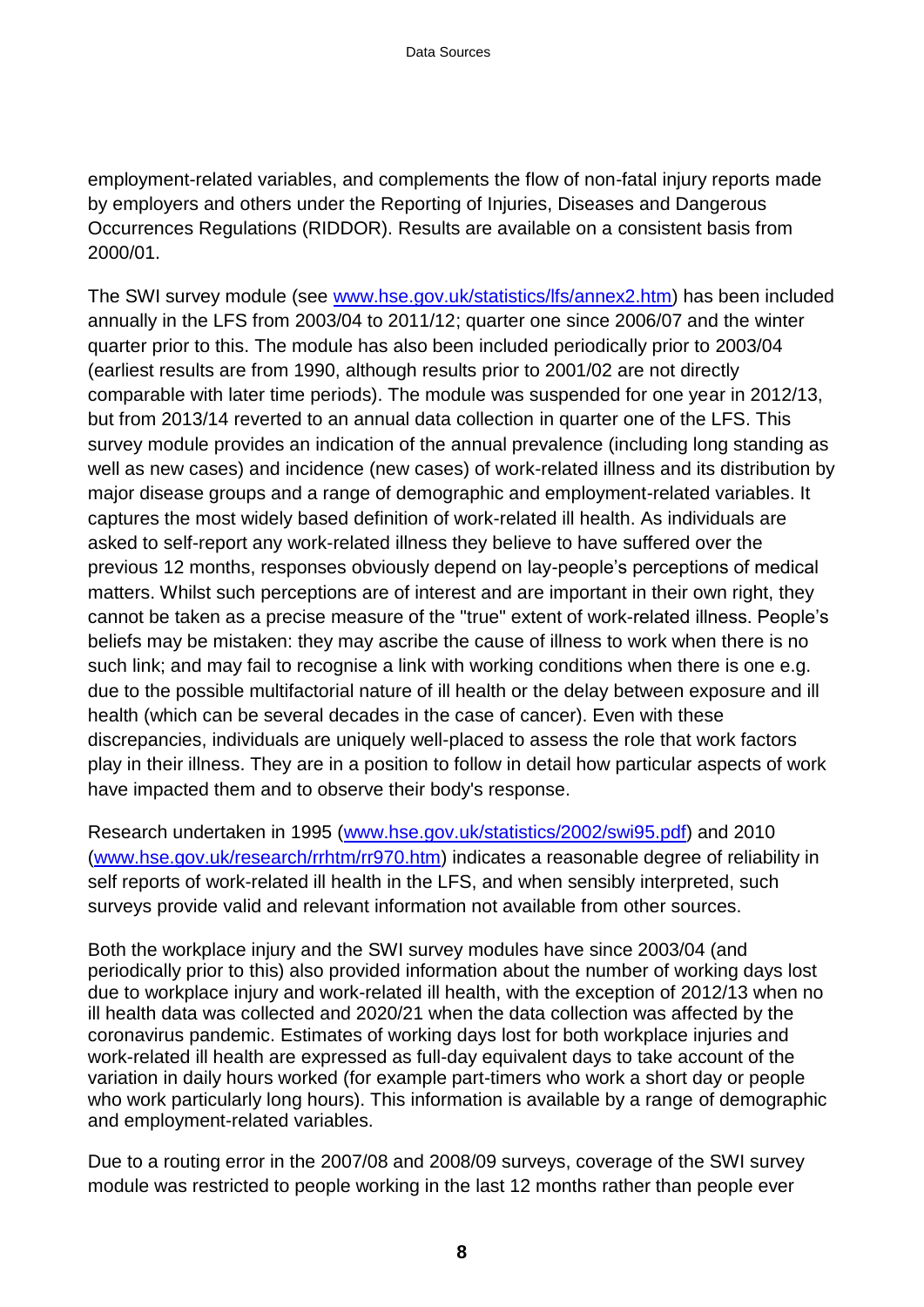employed (as in earlier surveys from 2001/02). Hence, all published estimates are restricted to people working in the last 12 months for comparison purposes.

From November 2011, results (from 2001/02) were published using the Standard Industrial Classification (SIC2007). A full explanation of the impacts and reasons for this change can be found on the ONS website in the LFS User Guide - Volume 3 [\(www.ons.gov.uk/employmentandlabourmarket/peopleinwork/employmentandemployeetyp](http://www.ons.gov.uk/employmentandlabourmarket/peopleinwork/employmentandemployeetypes/methodologies/labourforcesurveyuserguidance)

es/methodologies/labourforcesurveyuserguidance).

From January 2021, results (from 2010/11) were published based on the new Standard Occupational Classification, SOC2020. More details about SOC2020 are available on the ONS website at

[www.ons.gov.uk/methodology/classificationsandstandards/standardoccupationalclassificati](http://www.ons.gov.uk/methodology/classificationsandstandards/standardoccupationalclassificationsoc/soc2020) onsoc/soc2020

ONS revise the LFS weights (estimates for the population) following a census. A new policy was introduced in 2016, to revise weights annually rather than periodically between censuses, providing users with the most up to date estimates. The frequency was changed to every other year from 2018. Revisions are generally made to the previous three years. Any revisions made to the work-related illness and workplace injury published estimates are noted in the revision log at [www.hse.gov.uk/statistics/about/revisions/revision-log.htm.](http://www.hse.gov.uk/statistics/about/revisions/revision-log.htm)

Since estimates derived from the LFS are based on a sample (rather than the full population), they are subject to a margin of error. The main factor which determines the width of an estimates margin is the number of sample cases an estimate is based on. In published reports and tables, the sampling errors are often expressed as 95% confidence intervals. Each of these represents a range of values which has a 95% chance of containing the true value in the absence of bias. Confidence intervals should be quoted in preference to the prevalence or incidence central estimate or rate whenever there are less than 30 sample cases. In order to reflect some of the variability in the days lost estimates (measure from person to person) as well as the sample numbers involved, confidence intervals should be quoted for days lost estimates and rates based on fewer than 40 cases taking time off. Estimates based on fewer than 20 sample cases are deemed unreliable and are not published.

One way of increasing the reliability of survey data is to increase the sample size on which it is based. Whilst the annual sample size is fixed, several years' worth of data can be pooled to produce estimates for the average of the combined years. Injury and ill health measures by demographic and employment-related variables are generally presented in this way by pooling three years' worth of data. Results by occupation and industry, where the number of sample cases at the detailed levels tend to be low, are also presented as five-year averages.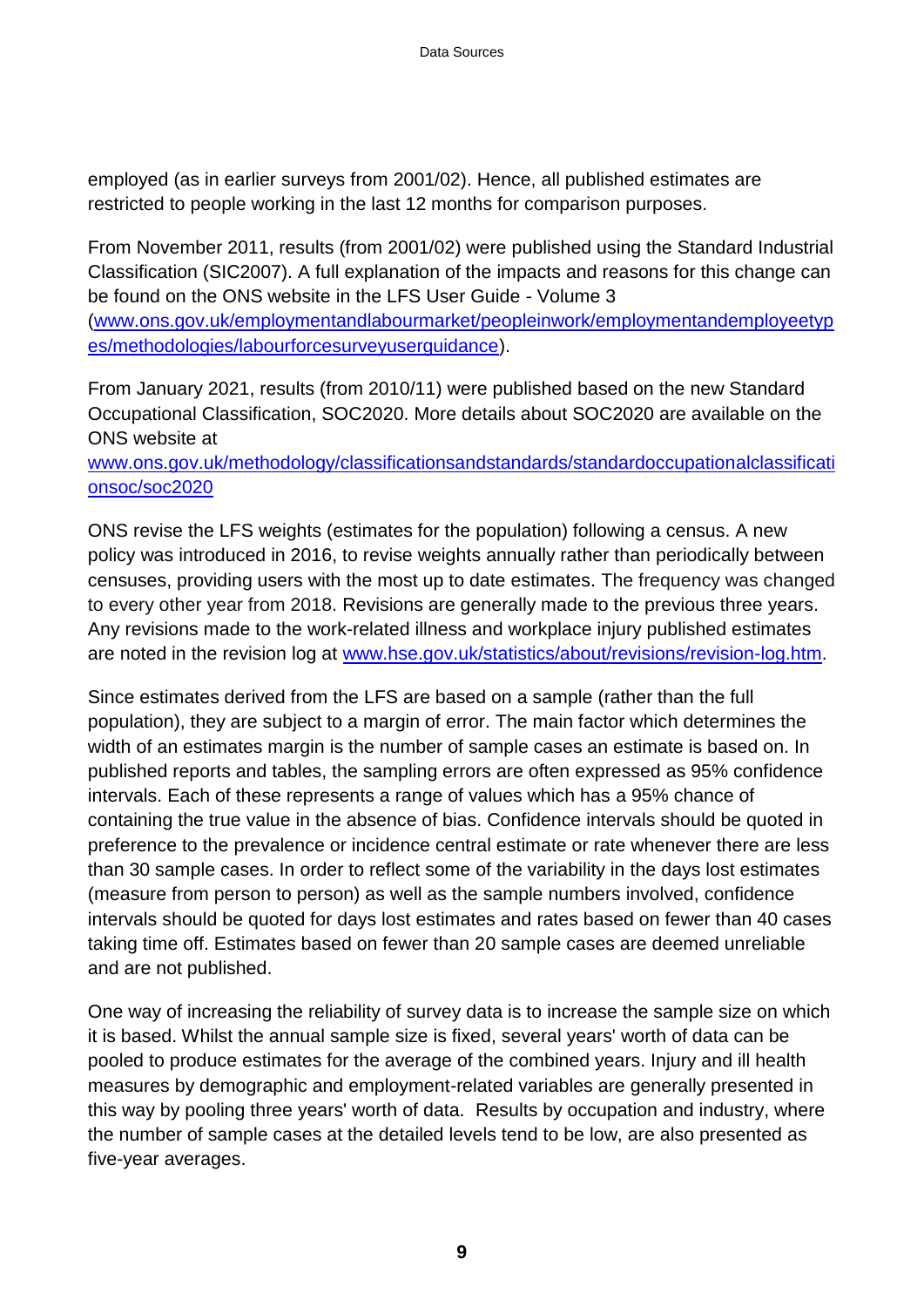More detailed information:

- Survey design and methods used are given in a technical note at [www.hse.gov.uk/statistics/lfs/technicalnote.htm](http://www.hse.gov.uk/statistics/lfs/technicalnote.htm)
- Further information about the statistical quality in a quality report for self-reported workplace injury and work-related ill health at [www.hse.gov.uk/statistics/pdf/lfs](http://www.hse.gov.uk/statistics/pdf/lfs-background-quality-report.pdf)[background-quality-report.pdf](http://www.hse.gov.uk/statistics/pdf/lfs-background-quality-report.pdf)
- Published reports can be accessed via the publications/release schedule at [www.hse.gov.uk/statistics/publications/swi.htm](http://www.hse.gov.uk/statistics/publications/swi.htm)

#### **Summary of the LFS's main strengths and weaknesses**

#### **Strengths**

- Provides the most widely based definition of work-related illness and workplace injuries based on a large well established nationally representative survey;
- Provides a comprehensive picture of workplace injuries and work-related ill health by a range of demographic and job-related factors, and a consistent time-series;
- Individuals are uniquely well-placed to report details of an accident resulting in an injury and to assess the role that work factors play in their illness;
- The LFS complements information from other data sources there is no one definitive source that covers all aspects of either work-related illness or workplace injury.

#### **Weaknesses**

- Estimates of work-related illness and workplace injury are based on survey data, and there is an element of uncertainty about these sample estimates. This generally increases as the sample size decreases.
- Cases of workplace injury and work-related illness are based on self reports and have not been medically verified;
- Around one third of responses to the LFS are by proxy, usually a spouse;
- The LFS is a household survey, and not industrially stratified, so provides no guarantee of adequate coverage by any industry.
- Only limited information is available on causal factors, particularly for ill health.

A number of readily available tables can be accessed through the HSE statistics index of tables at [www.hse.gov.uk/statistics/lfs/index.htm.](http://www.hse.gov.uk/statistics/lfs/index.htm)

NOTE: The Office for National Statistics (ONS) is the provider of the LFS data, but the analysis and interpretation of these data published on the HSE web site are the sole responsibility of HSE.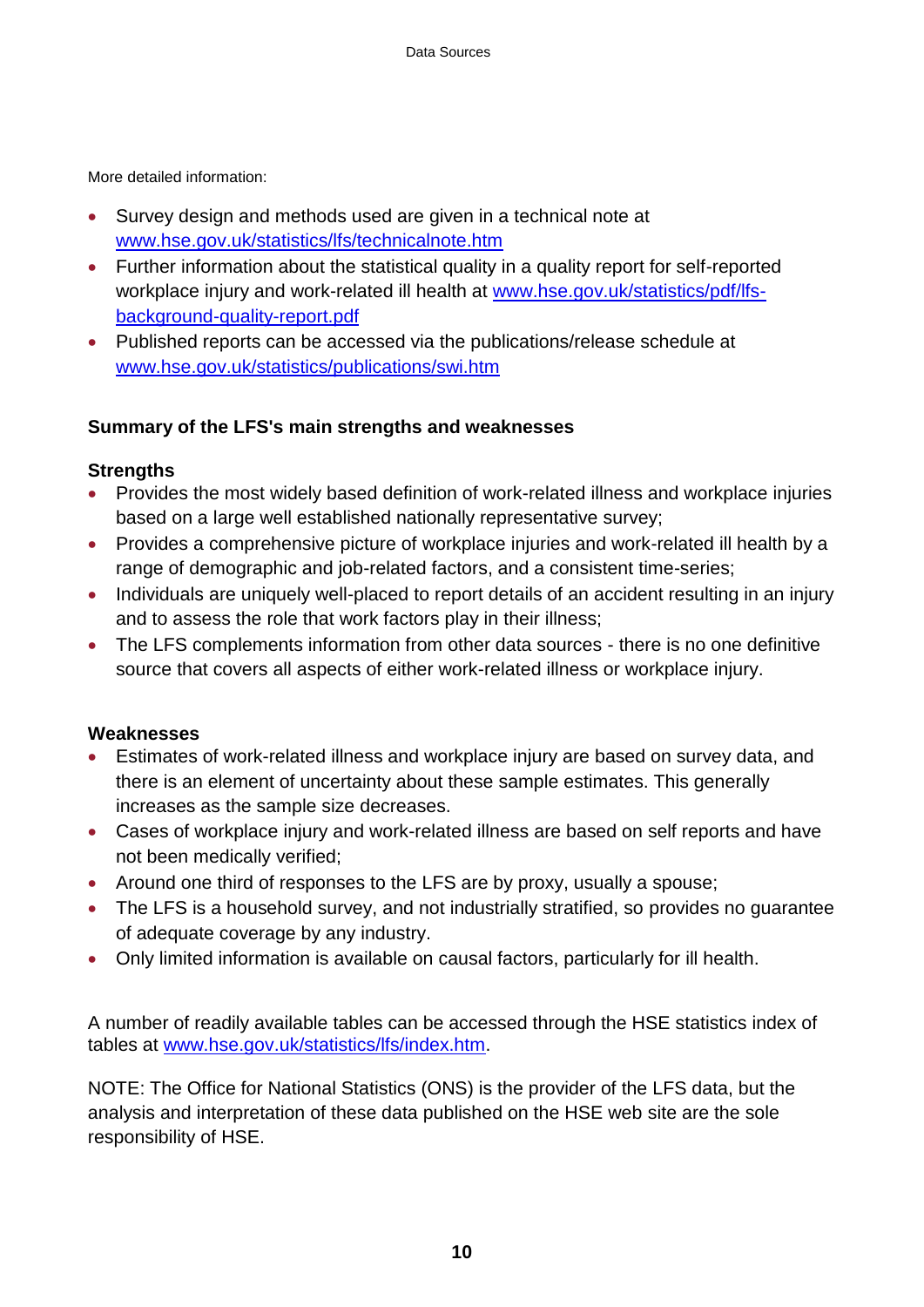## <span id="page-12-0"></span>**Voluntary reporting of occupational diseases by General Practitioners (THOR GP)**

THOR GP is a surveillance scheme in which general practitioners (GPs) are asked to report new cases of work-related ill health. It was initiated in June 2005. Participating GPs report anonymised information about newly diagnosed cases to the Centre for Occupational and Environmental Health (COEH), Manchester University.

The pool of voluntary reporters currently participating in this project consists of around 250 GPs already trained at a postgraduate level in Occupational Medicine by the University of Manchester. The specific course is offered by distance learning and COEH is one of only a very few sites in the UK that offers this type of specialist GP training. Consequently volunteer GPs reporters practice in areas widely distributed across the UK. The GPs reporters are instructed to make their decisions as to whether a new case should be identified as being attributable to work on the balance of probabilities (i.e. whether it is more likely than not). Reports are collected via web forms each month. When reporting a case the GPs are asked to classify it into a broad disease category and to provide information on age, gender, job, industry, type of exposure, and absence from work.

An audit of the accuracy of the recording of sickness absence within the surveillance scheme revealed that there was a considerable level of underreporting. This was primarily because some reporters tended to forget to arrange for updating of the database on occasions when they signed off patients for further sickness absence after the initial period of sickness absence. The published estimates are adjusted to correct for this under recording.

At the start of THOR-GP data collection, all participating GPs reported incident cases every month (these GPs are termed core reporters), thus permitting the rapid collection of relatively large incident data sets for analysis and interpretation. As the scheme progressed, in common with other THOR schemes, an increasing proportion of GPs were asked to report incident data during only one randomly selected month of the year (these GPs are termed sample reporters). This helped to contain costs and also to reduce the potential of GPs to 'fatigue' in their reporting.

In line with the practice in the specialist THOR schemes, estimates for the number of cases seen by the reporting group as a whole were calculated by multiplying the case numbers reported by sample reporters by 12. However, it became apparent when applying this approach to the data for 2010, that the reporting rate per reporting month was much higher for sample reporters than for core reporters. The reasons for this difference are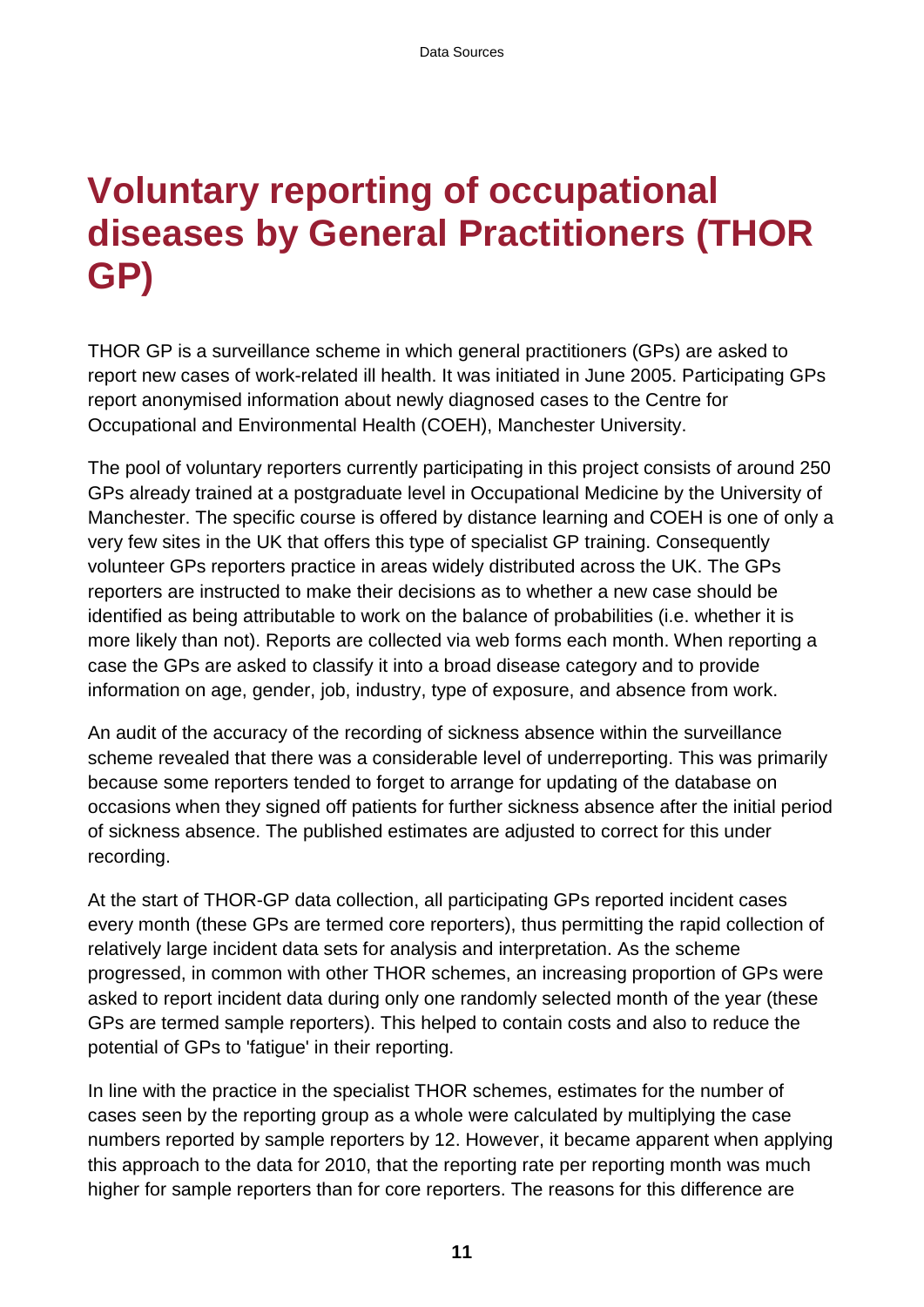unclear, but may be related to multiple consultations at GP level and the fact that these may be dealt with by different practice members. Work is in hand to clarify the reasons for this difference. As well as work quantify and explain the difference in core: sample reporting rates amongst GPs, the THOR team are undertaking work to refine denominator estimates, with the long-term aim of improving the accuracy and reliability of incidence estimates. Further information on the incidence rate calculation in THOR-GP is provided in a separate report at [www.hse.gov.uk/statistics/calculation-thor-gp-data.pdf.](http://www.hse.gov.uk/statistics/calculation-thor-gp-data.pdf)

#### **Summary of THOR GP strengths and weaknesses**

#### **Strengths**

- Reported cases are clinical assessed and reported by general practitioners who have been trained at the postgraduate level in occupational medicine
- Cases are reported according to predefined criteria
- It collects information on all types of work-related ill health seen in GP clinics throughout GB
- It collects not only the information on diagnosis/symptom and the associated occupation and industry but also the information on suspected work-related causes, certified sick leave days and clinical referrals which are not available from other data sources
- It allows the estimations of incidence rates and trends for broad ill health categories in GB
- It uses methods developed from other, more long-standing clinical based reporting schemes and the quality of the data collected are continuously assessed and improved
- It is complimentary to other sources of data of work-related ill health at the national level
- All information collected is anonymous. No identifiable information about a patient is collected

#### **Weaknesses**

- Only a small number of GPs (1% of all GPs in GB) are reporting for one randomly assigned month per year. The incidence rate and trend analyses are often based on a few actual reported cases. The incidence rate estimates may subject to wide random variations
- It can only capture work-related ill health cases seen in GP consultations
- The estimated incidence rates and trends are influenced by patients' healthcare seeking behaviours and reporting behaviours of the reporters and are sensitive to methodology changes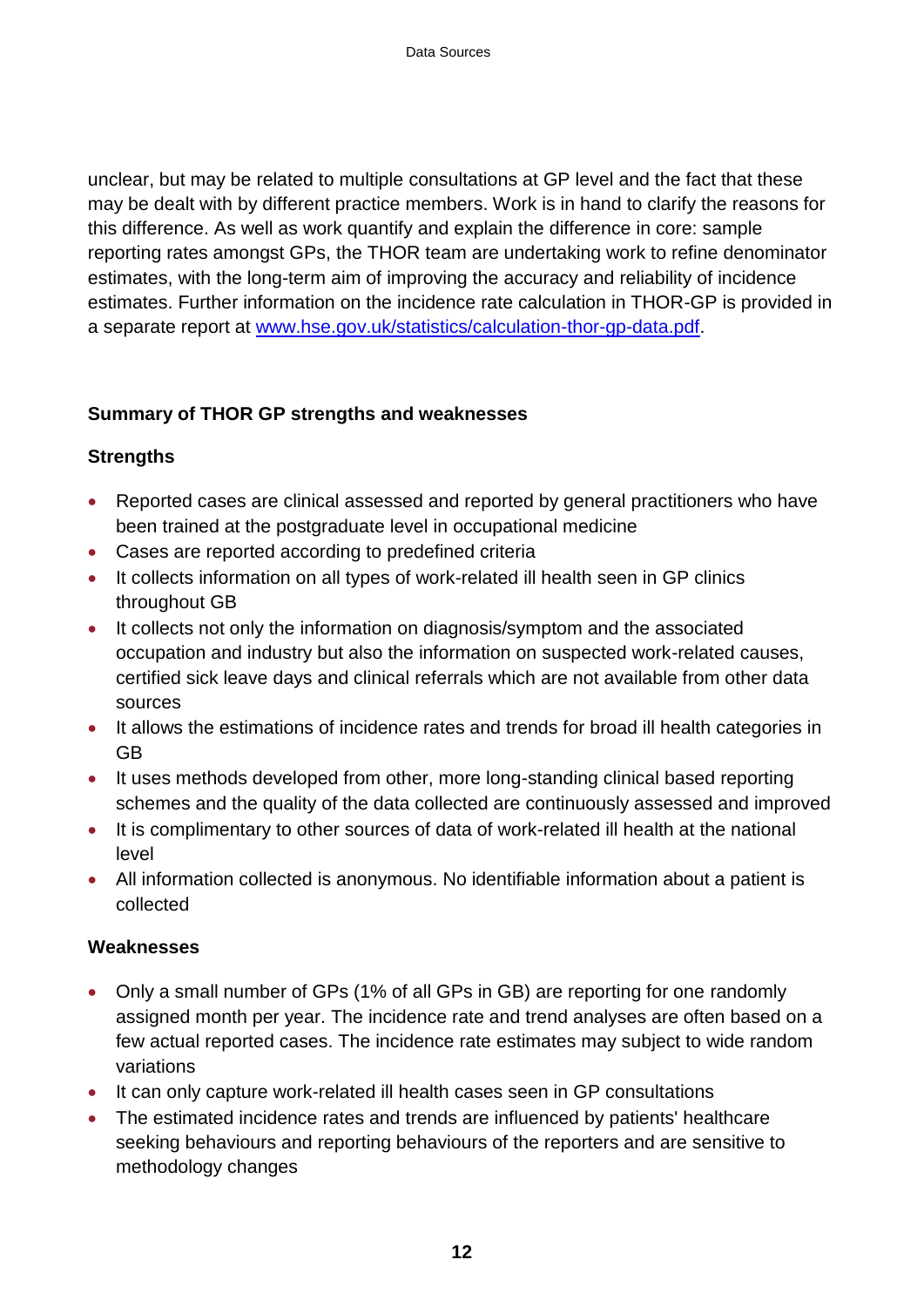The estimates of incidence rates and trends are based on many assumptions and subject to uncertainties which prevent drawing firm conclusions

Tables for THOR and THOR-GP can be found within the index of tables at [www.hse.gov.uk/statistics/tables/index.htm#thor.](http://www.hse.gov.uk/statistics/tables/index.htm#thor)

The Data Quality Report for THOR-GP at [www.hse.gov.uk/statistics/pdf/thorgp](http://www.hse.gov.uk/statistics/pdf/thorgp-background-quality-report.pdf)[background-quality-report.pdf](http://www.hse.gov.uk/statistics/pdf/thorgp-background-quality-report.pdf)

For more information on THOR GP, please visit the University of Manchester website - THOR GP [\(https://sites.manchester.ac.uk/thor/thor-uk-reporting-schemes/thor-gp-the](https://sites.manchester.ac.uk/thor/thor-uk-reporting-schemes/thor-gp-the-health-and-occupation-research-network-in-general-practice/)[health-and-occupation-research-network-in-general-practice/\)](https://sites.manchester.ac.uk/thor/thor-uk-reporting-schemes/thor-gp-the-health-and-occupation-research-network-in-general-practice/)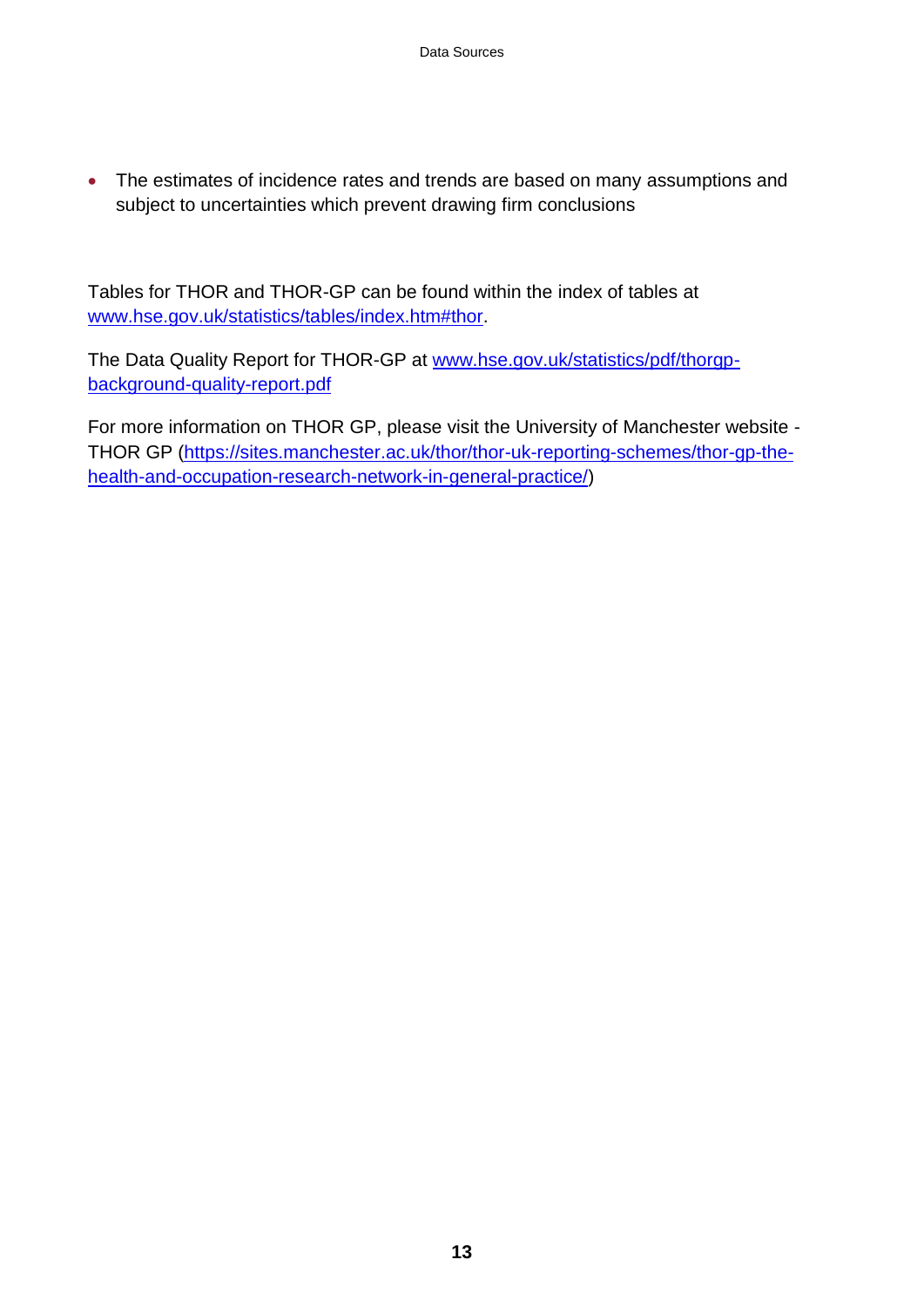### <span id="page-15-0"></span>**Voluntary reporting of work-related ill health by specialist doctors (THOR)**

The Health and Occupation Reporting network (THOR) is a voluntary surveillance scheme for work-related ill health. Under this network specialist doctors undertake to systematically report all new cases that they see in their clinics. These reports are collated and analysed by a multidisciplinary team at the Centre for Occupational and Environmental Health, Manchester University. The THOR network currently consists of 2 specialist reporting schemes and one for general practitioners (see above). These are SWORD (based on reports from hospital consultants specialising in respiratory disease) and EPIDERM (based on reports from consultant dermatologists). A third scheme, OPRA (based on reports from occupational physicians), operated until the end of 2010. Until the end of 2009 two additional schemes were also in operation - SOSMI (based on reports from consultant psychiatrists) and MOSS (based on reports from consultant rheumatologists). The databases for several of these schemes now extend back for more than ten years and thus provide a powerful resource for investigating the increased risks of particular types of ill health in relation to occupations, industries and causal agents or work activities.

In all of the THOR schemes, there is a sampling process whereby most participating doctors are asked to send in reports for one month in each year, and the numbers of cases that they report are multiplied by 12 in arriving at the estimated annual totals. To avoid any systematic seasonal biases the sampled doctors are randomly allocated their reporting month, and this allocation changes from year to year. Not all reporting doctors are sampled; some are so called 'core' reporters, who report cases every month throughout the year. Cases reported by them are included in the estimated annual totals without any scaling up. The estimated annual totals are generally based on smaller (often considerably smaller) numbers of actual reported cases, and are subject to random variation due to sampling error. Decisions as to whether particular cases of ill health are work-related are a matter for the professional judgement of the reporters, who are asked to decide on the balance of probabilities.

The THOR schemes for clinical specialists' reporting only cover a subset of the total cases of work-related disease. This is because quite a proportion of cases will either never come to the attention of a hospital consultant or will be dealt with by a general practitioner. Moreover, many workers will not have access to an occupational physician at their place of work. Therefore, the subset of cases that are recorded within the THOR schemes will largely consist of either the serious or difficult-to-resolve cases that are referred to specialists by general practitioners or the more general cases from industrial sectors that are well covered by occupational physicians. Given this, the numbers of cases recorded in the THOR schemes clearly underestimate the total burden of work-related ill health.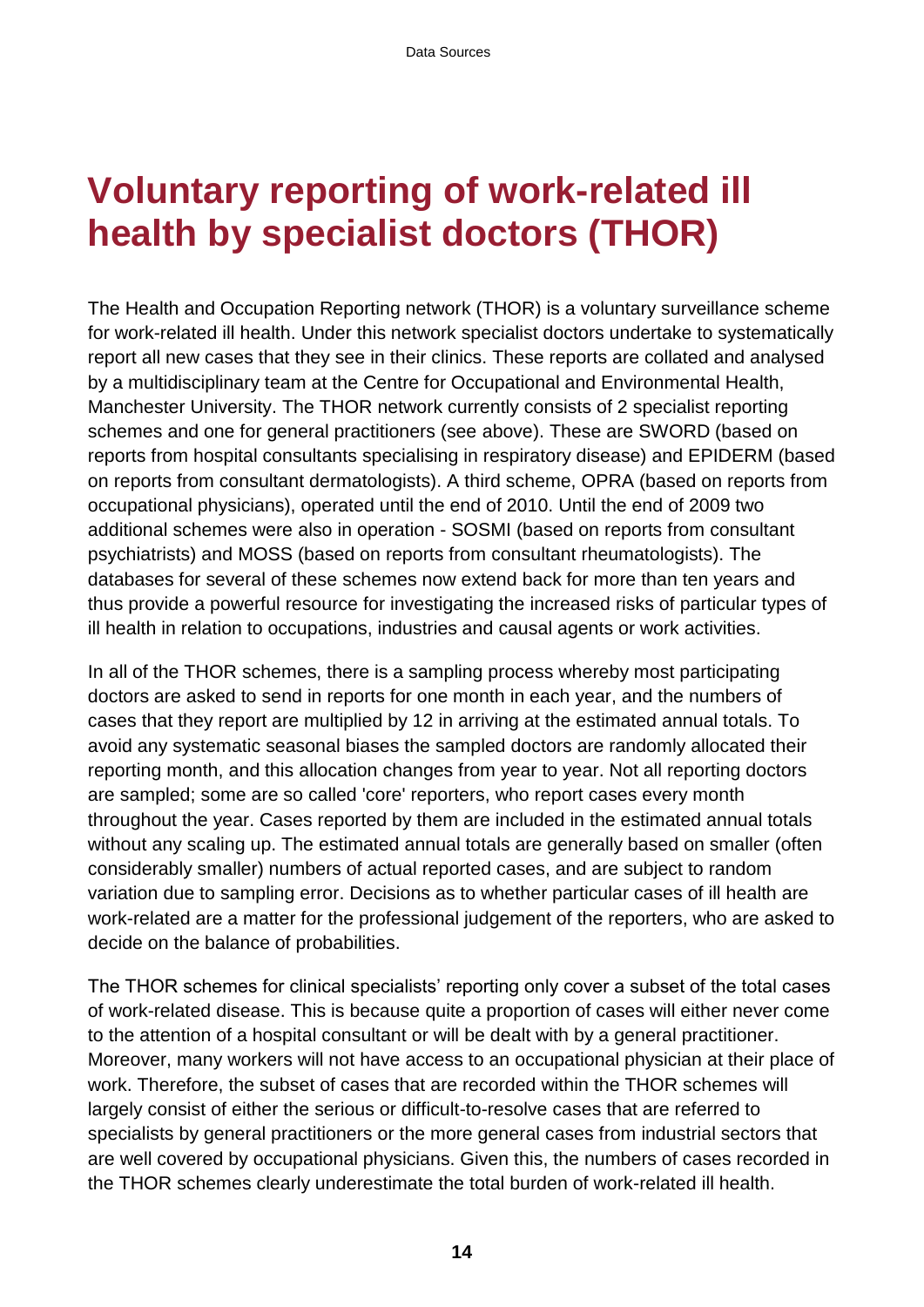Nevertheless, the subset of cases that are recorded should be identified by reasonably consistent process each year thereby making it possible to assess trends over time.

Figures published by HSE relate to Great Britain only, although the THOR schemes do collect reports from doctors throughout the UK.

The incidence rates for THOR cases, per 100 000 workers in each occupation or industry, are calculated using denominators from Annual Population Survey (APS). The analyses by occupation use the Standard Occupational Classification (SOC).

Any analysis of the raw THOR data currently presented on the HSE website in order to identify trends over time should be undertaken with caution. Those wishing to draw inferences regarding apparent changes in reported numbers of cases should be aware that there can be several potential explanations for differences between one year and the next. For example, participation by specialist doctors in the schemes is voluntary and so the number of reporters may vary with time. In addition, there is evidence that some reporters may be less inclined to report as time goes on.

A more sophisticated longer term statistical analysis is being undertaken to take account of the kinds of factors identified above which complicate the measurement of trends. This has involved the use of a multi-level statistical model. Within this model data is analysed in a process which effectively calculates the trends over time in the level of reporting by individual reporters and then summates these individual trends as part of the process of calculating the overall trend. This modelling approach takes full account of changes in the number of reporters over time. It also enables some allowance to be made for the fact that individual reporters may vary in factors such as the density of cases they see and the stringency of the criteria, which they apply when deciding whether particular cases are work-related. For further information, see the report provided by the THOR team in the University of Manchester at [www.hse.gov.uk/statistics/pdf/thortrends20.pdf](http://www.hse.gov.uk/statistics/pdf/thortrends20.pdf)

#### **Summary of THOR strengths and weaknesses**

#### **Strengths**

- All consultant physicians within the particular specialties in the UK are invited to take part in the reporting and the participation rate and response rate have been consistently high
- Reported cases are clinically assessed by consultant physicians
- They collect not only the information on diagnosis and the associated job and industry but also the information on suspected causal agents to allow further investigations of work-related causes of ill health and identification of novel work-related health risk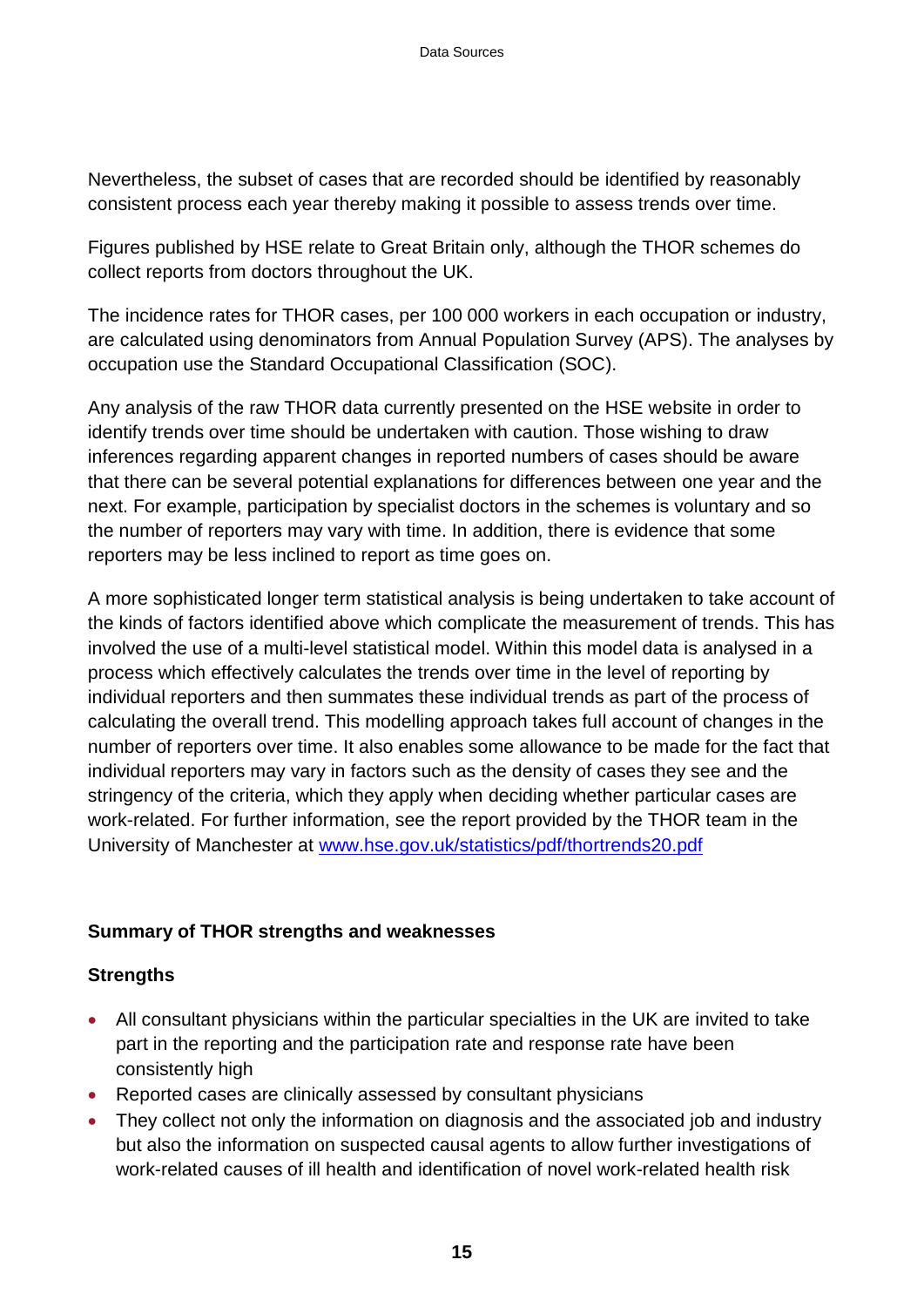- They allow the assessments of the reported incidence, incidence rates and monitoring the trends over time
- They are long-standing clinical based reporting schemes date back more than 20 years. The quality of the data collected are continuously assessed and improved
- They are complimentary to other sources of data of work-related ill health and probably provide the best available data on the causal agents for occupational asthma and occupational contact dermatitis in GB.
- All information collected is anonymous. No identifiable information about a patient is collected

#### **Weaknesses**

- Majority of the reporters are reporting for one randomly allocated month in each year with a small group of about 20 reporters are reporting every month
- They can only capture more serious cases of ill health that have been referred to specialist physicians' consultations and will underestimate the total burden of workrelated ill health
- The estimated incidence rates and trends are influenced by patients' healthcare seeking behaviours, clinical referral patterns and reporting behaviours of the reporters and therefore are sensitive to methodology changes
- The estimates of incidence rates and trends are based on many assumptions and subject to uncertainties which prevent drawing firm conclusions

Tables for THOR and THOR-GP can be found within the index of tables at [www.hse.gov.uk/statistics/tables/index.htm#thor.](http://www.hse.gov.uk/statistics/tables/index.htm#thor)

The Data Quality Report for THOR-GP at [www.hse.gov.uk/statistics/pdf/thor-background](http://www.hse.gov.uk/statistics/pdf/thor-background-quality-report.pdf)[quality-report.pdf.](http://www.hse.gov.uk/statistics/pdf/thor-background-quality-report.pdf)

For more information on THOR, please visit the University of Manchester website [\(https://sites.manchester.ac.uk/thor/thor-uk-reporting-schemes/\)](https://sites.manchester.ac.uk/thor/thor-uk-reporting-schemes/)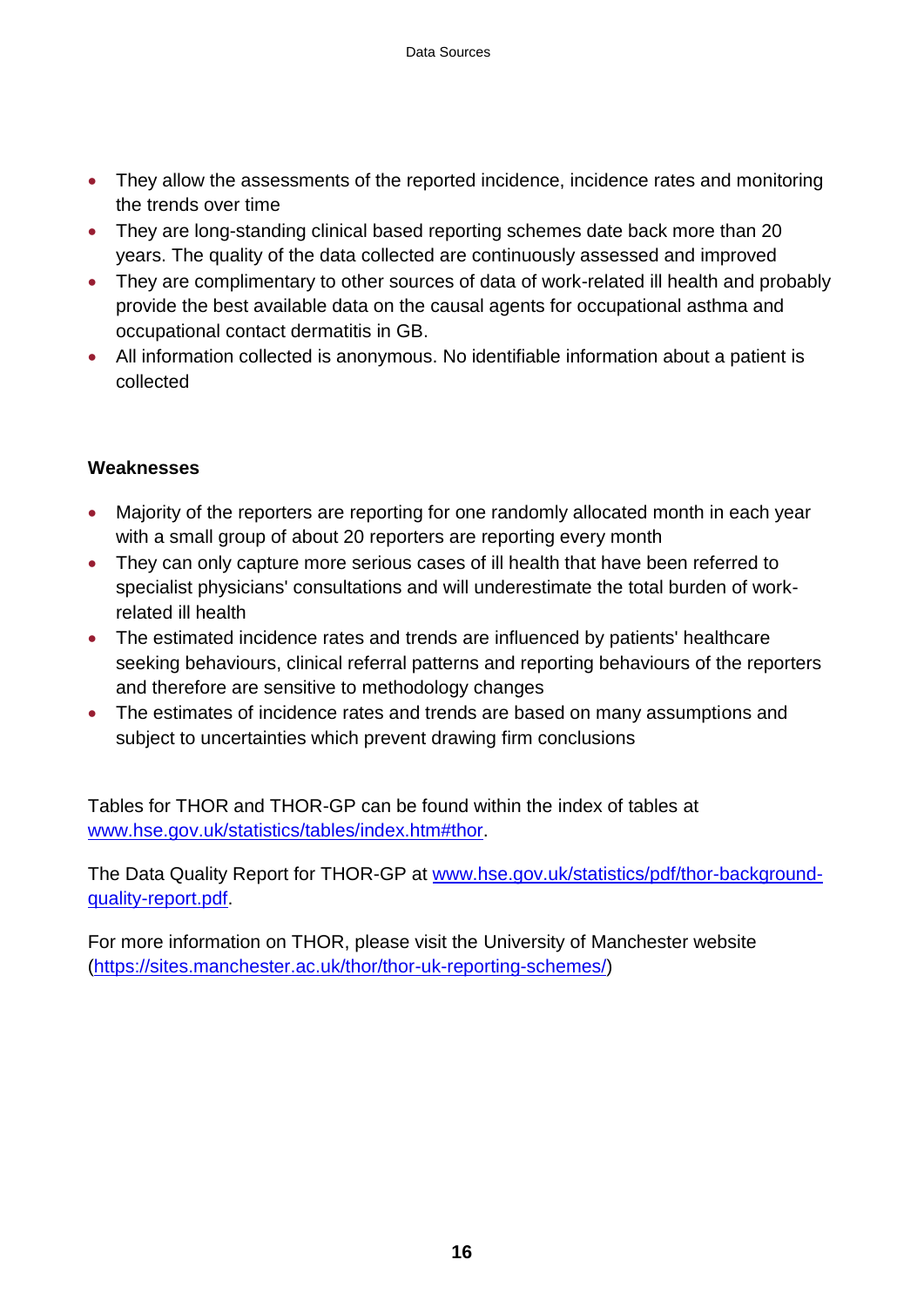## <span id="page-18-0"></span>**Industrial Injuries Disablement Benefit Scheme (IIDB)**

The Industrial Injuries Disablement Benefit (IIDB) scheme, administered by the Department for Work and Pensions (DWP), compensates employed earners who have been disabled by a prescribed occupational disease (PD). Diseases are prescribed where an occupational cause is well established, and where the terms of prescription can be framed to identify cases of genuine occupational origin. For diseases in which the clinical features do not in themselves allow attribution to occupation, and which may have common non-occupational as well as occupational causes, the terms of prescription are usually defined based on epidemiological evidence of occupational circumstances in which the risk is at least doubled, since this implies that at least half of cases would not have occurred but for those particular occupational circumstances. Any individual case who worked in those occupational circumstances can thus be judged to be "occupational" on the balance of probabilities.

Diseases that are difficult to define clearly - such as some musculoskeletal disorders and work-related stress - are not currently covered by the scheme; although these diseases may be associated with work activities, it isn't possible to define circumstances where the risks are as much as doubled. The scheme can thus be used to give an indication of the scale of annual incidence of those diseases for which the evidence about occupational causation is strongest.

For diseases that are prescribed on the basis of a doubling of risk the IIDB figures potentially overestimate the annual incidence by a factor of up to two: if certain occupational circumstances confer at least a doubling of risk then at most one half of disease cases arising from those circumstances will be caused by non-occupational factors (if the risk is exactly two the occupational proportion will be exactly one half). In reality, however, assessed IIDB cases will usually understate the scale of disease incidence because cases may arise from circumstances other than those covered by the terms of the prescription, individuals may be unaware of the possible occupational origin of their disease or the availability of compensation, and because the scheme does not cover the self-employed.

For most diseases, benefit is payable if the extent of disability (from a single PD or from a number of PDs together) is assessed at 14% or more. However, the published statistics include all newly assessed cases including those assessed at 1-13% disability. Occupational deafness is a special case since a threshold of 20% disability is linked to the definition of deafness for the purposes of the scheme. Therefore assessed cases of hearing loss with less than 20% disability are not included in the statistics.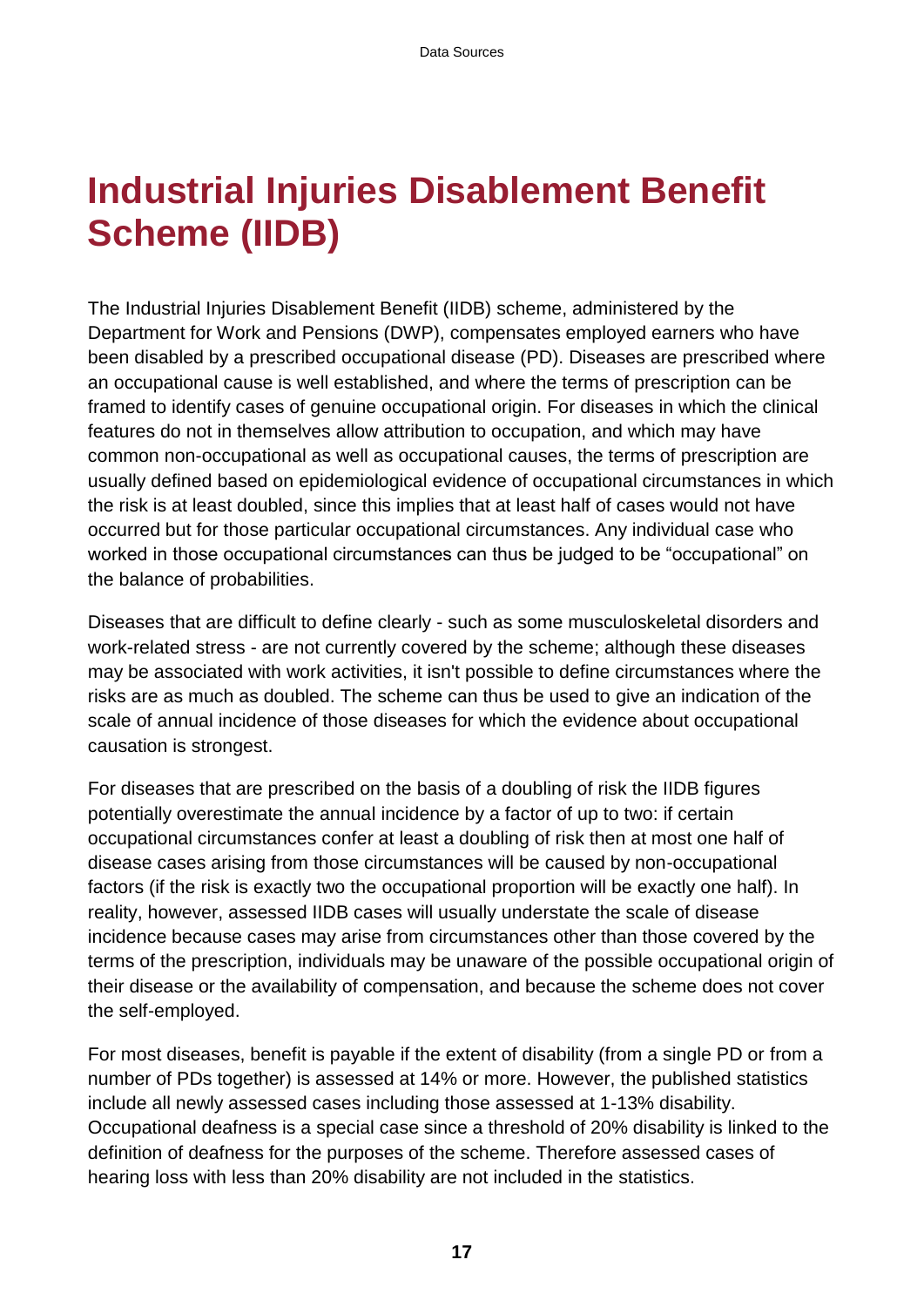Care should be taken in interpreting the annual totals for all prescribed diseases and their trend. Prescribed diseases do not represent the full spectrum of work-related illness. Figures for individual diseases making up the total are liable to be strongly affected by any changes in prescription criteria and factors affecting the take-up of claims (e.g. the contraction of traditional industries where the availability of compensation is well known, and the shift in employment to newer industries where it may be less well known). Much of the total is accounted for by lung diseases, vibration white finger, and deafness, and many such cases are a legacy of past working conditions which would be judged inadequate or in some cases illegal by today's standards.

#### **Summary of IIDB strengths and weaknesses**

#### **Strengths**

- A large number (more than 5,000) of clinically validated individual disease cases are recorded each year in the scheme.
- The scheme permits an assessment of the incidence of rare diseases and time trends (with caution); it is HSE's only data source for certain conditions.
- The scheme gives a lower bound estimate of the total incidence of diseases which are most clearly occupational in origin rather than the wider category of work-related diseases.
- The scheme has been running since the late 1940s and for many diseases there are several decades of information; HSE holds electronic data since the mid-1980s. The method of data collection has been unchanged since April 2002.

#### **Weaknesses**

- Coverage is limited to diseases which can be clearly defined and attributed to occupation either based on clinical features or where there is epidemiological evidence to allow attribution in certain circumstances on the balance of probabilities.
- For those diseases that are included, annual incidence will tend to be underestimated due to:
	- cases arising from circumstances other than those covered by the terms of the prescription;
	- individuals being unaware of the possible occupational origin of their disease;
	- $-$  a lack of knowledge regarding the availability of compensation;
	- $-$  the scheme not including self-employed workers which is a particular issue in occupations with a high proportion of self-employed.
- Large increases in claims can coincide with media campaigns, as well as with newly prescribed diseases where an initial backlog of cases may have been assessed rather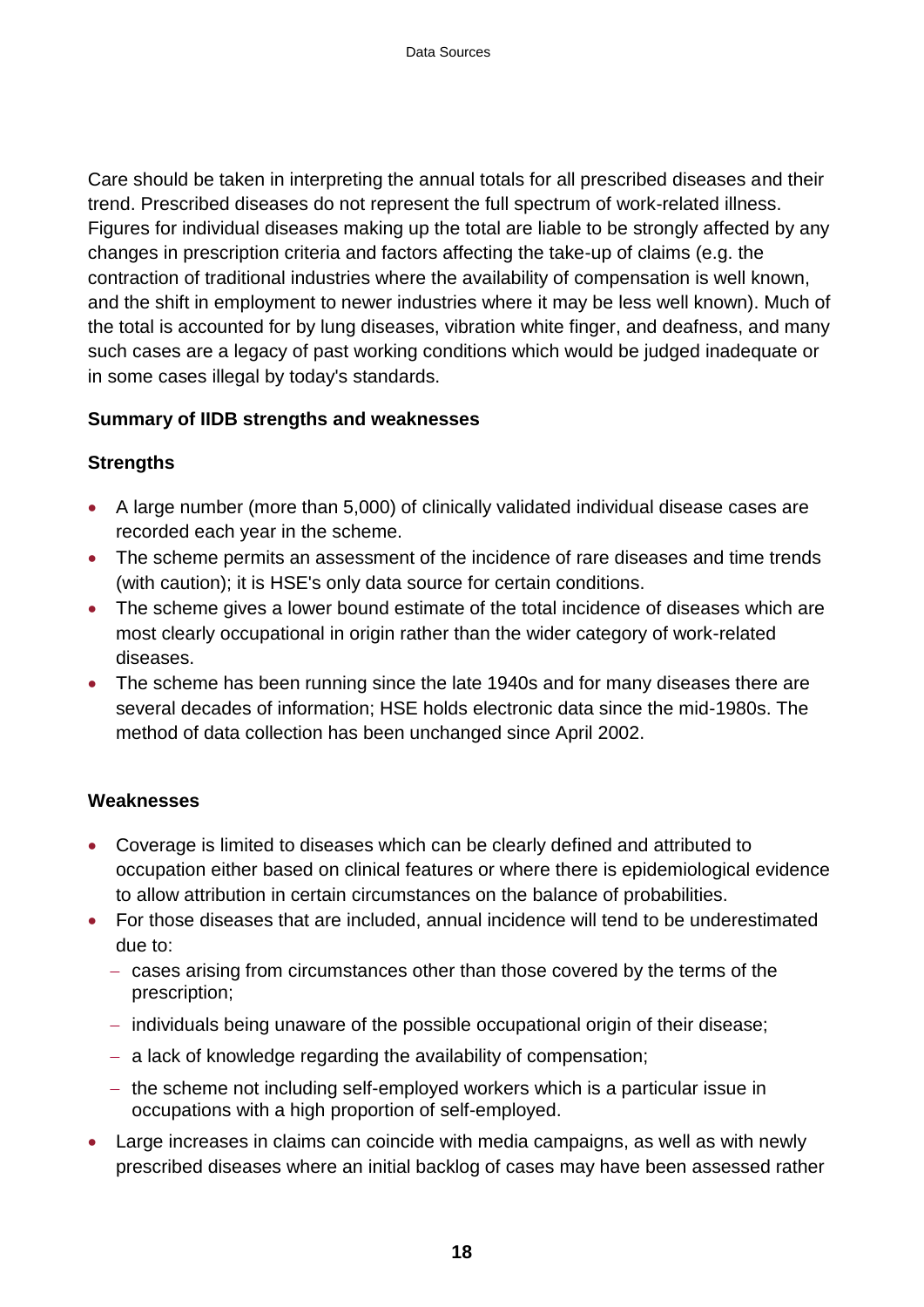than a steady stream of incident cases. Any analysis of trends must take this into account.

 Many of the diseases reflect occupational conditions in the past rather than current working conditions.

Tables of data for IIDB can be found within the index of tables at [www.hse.gov.uk/statistics/tables/index.htm#iidb.](http://www.hse.gov.uk/statistics/tables/index.htm#iidb)

The current set of data have been rounded to the nearest 5 cases, or to "-" if less than 5 cases. This has been done to maintain the anonymity of DWP customers.

For more information on the IIDB, please visit the website of the Industrial Injuries Advisory Council.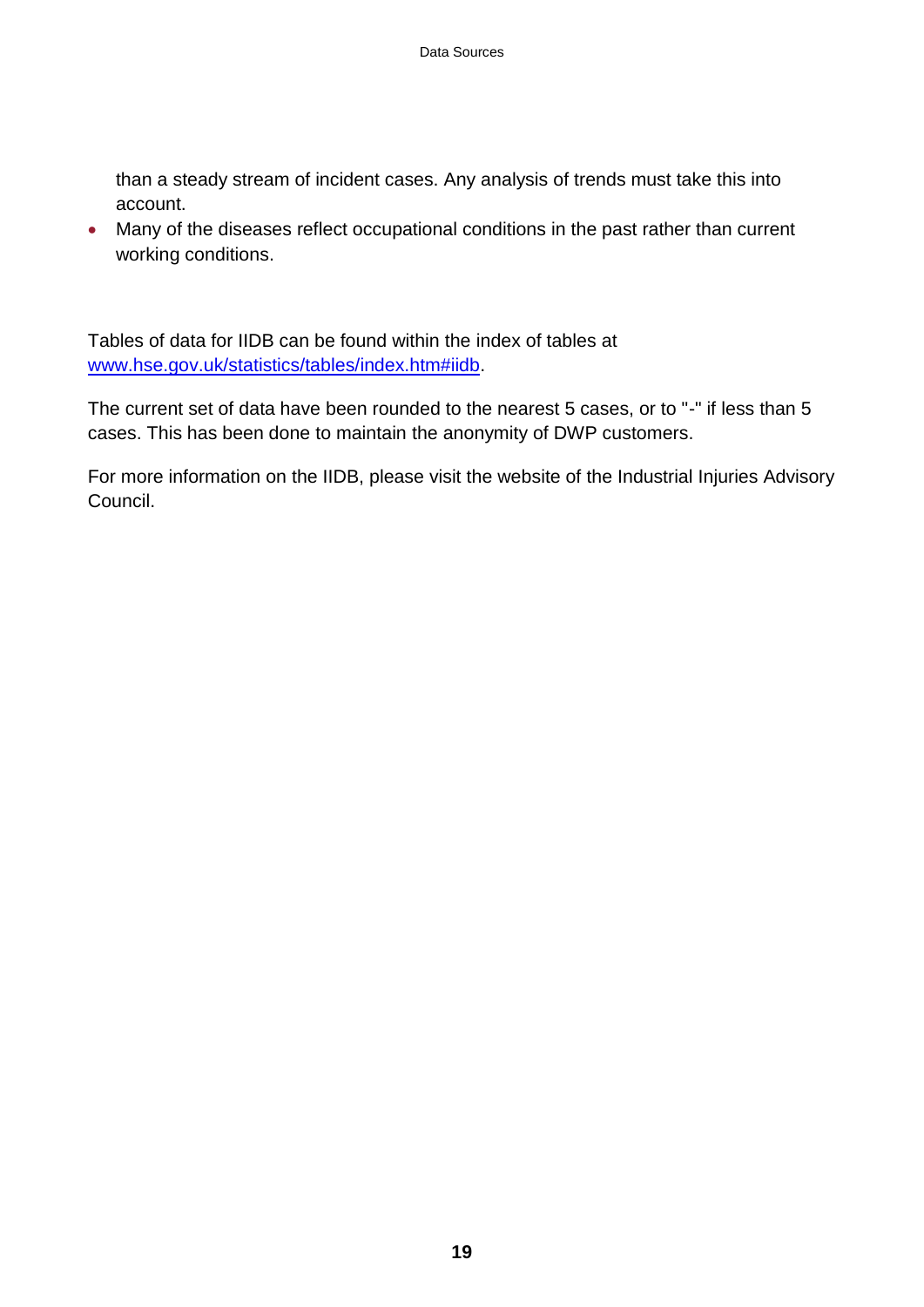### <span id="page-21-0"></span>**Death certificates as a source of deaths from asbestos-related and other occupational lung diseases**

Mesothelioma and asbestosis mortality statistics for Great Britain are derived from the mesothelioma and asbestosis registers maintained by HSE which include all deaths where the description of the cause of death on the death certificate mentioned the word 'mesothelioma' and 'asbestosis' respectively. The information on the registers from the death records includes date of birth, date of death, sex, last occupation and postcode of residence at death. Published information is based on the date each death occurred rather than the date the death was registered, which for some mesothelioma and asbestosis deaths can be many months later.

Mesothelioma and asbestosis death records are supplied to HSE electronically by the Office for National Statistics (ONS) - for deaths in England and Wales - and the National Records of Scotland (NRS) - for Scottish deaths. Records are currently selected by ONS and NRS from their data collection systems via the mesothelioma cause of death code. ONS also search for strings 'meso', 'mesa' and 'asb' within the cause of death text descriptions. This combined approach helps to ensure that any deaths that may have been miscoded, or where mesothelioma has been misspelt are identified.

Some death certificates mention both asbestosis and mesothelioma. Such deaths are included on both registers in order to keep track of cases where both diseases were present. However, on some death certificates - particularly those that also mention mesothelioma - the term asbestosis appears to be used incorrectly to indicate role of asbestos exposure as a causal agent rather than to describe the disease that led to death. Thus separate figures are provided for deaths certificates that mention asbestosis together with other asbestos related diseases. The best indication of the number of deaths where the disease asbestosis contributed as a cause of death is to exclude those deaths that also mention mesothelioma.

The mesothelioma and asbestosis mortality statistics are updated annually to include figures for the year two years behind the current year. The delay is a result of the substantial time periods that can be involved in the death certification process. When we publish a figure for the latest available year it will include all deaths occurring in that year which are registered up to 15 months after the year end. This means that the data will be approximately complete when first published. However, there may eventually be a small number of further registrations after this 15-month period, in which case figures are updated during subsequent annual updates.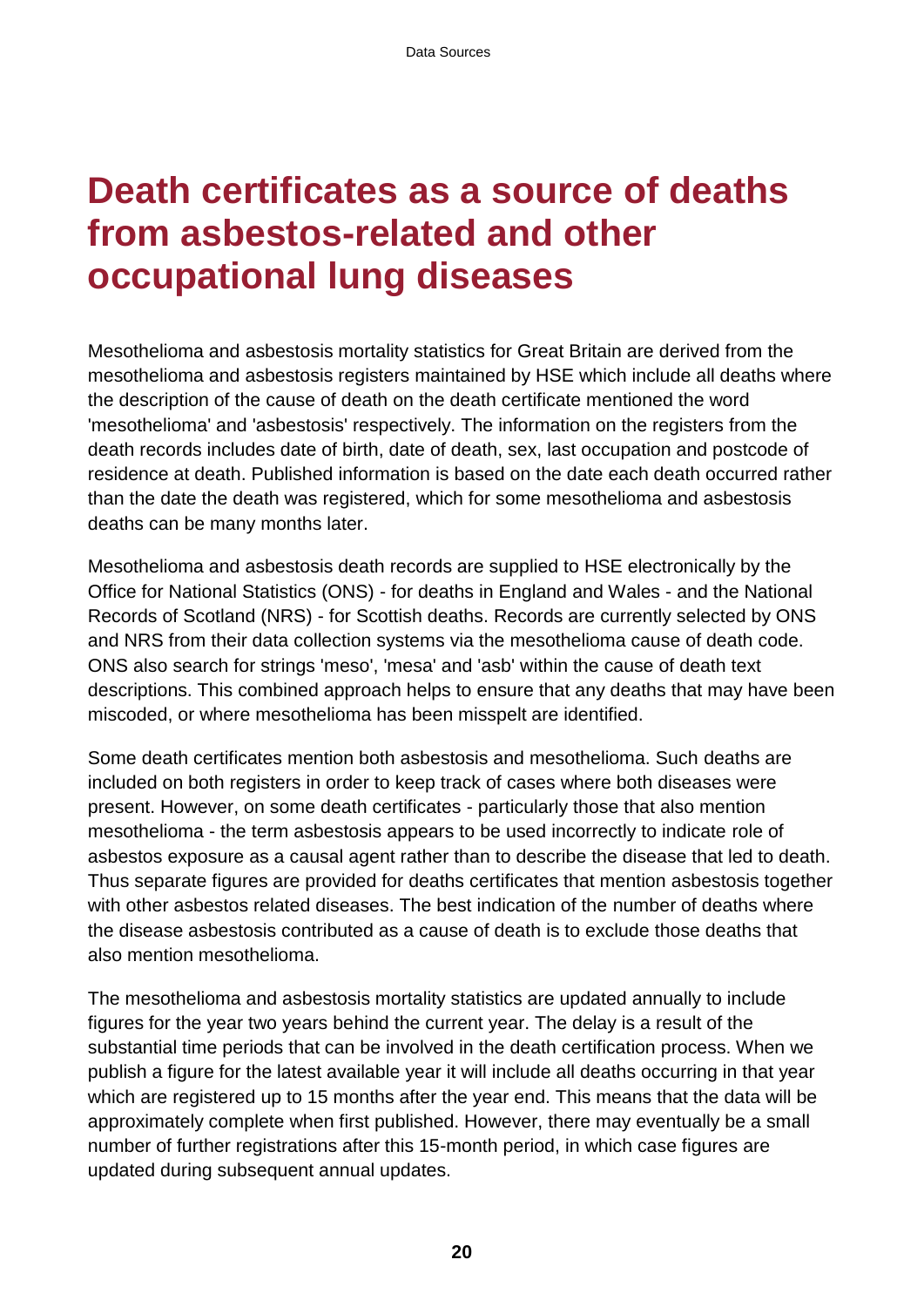A series of validation checks includes checking for important missing information, such as date of birth or death, and checking for duplicates are carried out each year and queries are followed up with ONS and NRS. Coding of mesothelioma site is also carried out at this stage where possible, however, in many cases there is insufficient information recorded on the death certificate to do this.

#### **Summary of strengths and weaknesses**

#### **Strengths**

- The registers provide a long-term series of data collected on a consistent basis for over 4 decades.
- The data includes all deaths where mesothelioma and asbestosis contributed as a cause of death - not just those where these diseases were recorded as the underlying cause of death.

#### **Weaknesses**

- The completeness of the registers depends on those certifying deaths recognising and recording that mesothelioma or asbestosis was a cause of death. Under ascertainment would have been more likely in the past than in recent years.
- The asbestosis register may include some deaths where the disease asbestosis was not present if the term was used incorrectly to indicate that asbestos exposure took place.

Tables on asbestos-related and other occupational lung diseases can be found within the index of tables at [www.hse.gov.uk/statistics/tables/index.htm#lung.](http://www.hse.gov.uk/statistics/tables/index.htm#lung)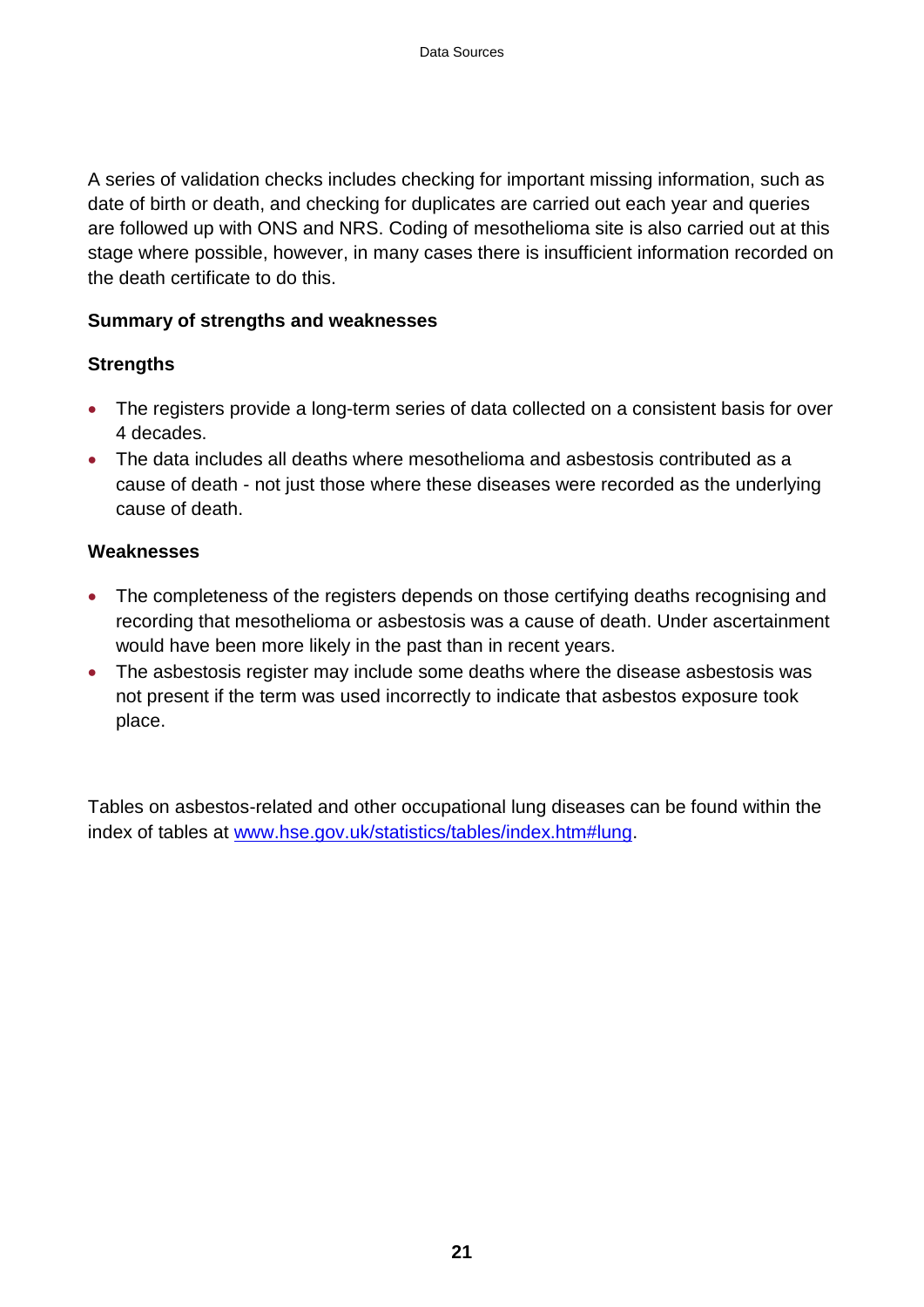## <span id="page-23-0"></span>**HSE's Costs to Britain model**

HSE's Costs to Britain model has been developed to estimate the economic costs of injury and new cases of ill health arising from *current working conditions and working practices*. Cost estimates are available on a consistent basis annually from 2004/05.

The economic cost estimate includes estimates of both:

- Financial (or direct) costs incurred, either in terms of payments that have to be made or income/output that is lost). Financial costs are structured into four broad categories: 'productivity costs', 'health and rehabilitation costs', 'administrative and legal costs' and 'compensation'.
- The monetary valuation of the impact on quality / loss of life of affected workers (referred to as human costs).

As well as estimating the total net costs to society (Britain), the Costs to Britain model also estimates the cost breakdown between the three different stakeholder groups to whom the costs fall: the affected individual, employers and government/taxpayer. (Note: The total cost to society (Britain) is a net cost since it accounts for transfers between stakeholder groups e.g. sick pay is a transfer from employers to individuals).

The general principle used in the Costs to Britain model for estimating economic costs is, for each cost component, to apply the formula:

#### **Cost=Quantity x Unit price**

Data on 'quantity' (i.e. the number of annual injury and ill health cases) comes from two sources:

- RIDDOR (see [www.hse.gov.uk/statistics/sources.htm#riddor\)](http://www.hse.gov.uk/statistics/sources.htm#riddor): for the number of annual fatal injuries; and
- Labour Force Survey (see [www.hse.gov.uk/statistics/sources.htm#lfs\)](http://www.hse.gov.uk/statistics/sources.htm#lfs): for the estimated annual number of people suffering a non-fatal workplace injury or workrelated ill health (the latter are restricted to self-reports of newly occurring ill health to best capture costs arising from current working conditions). The Labour Force Survey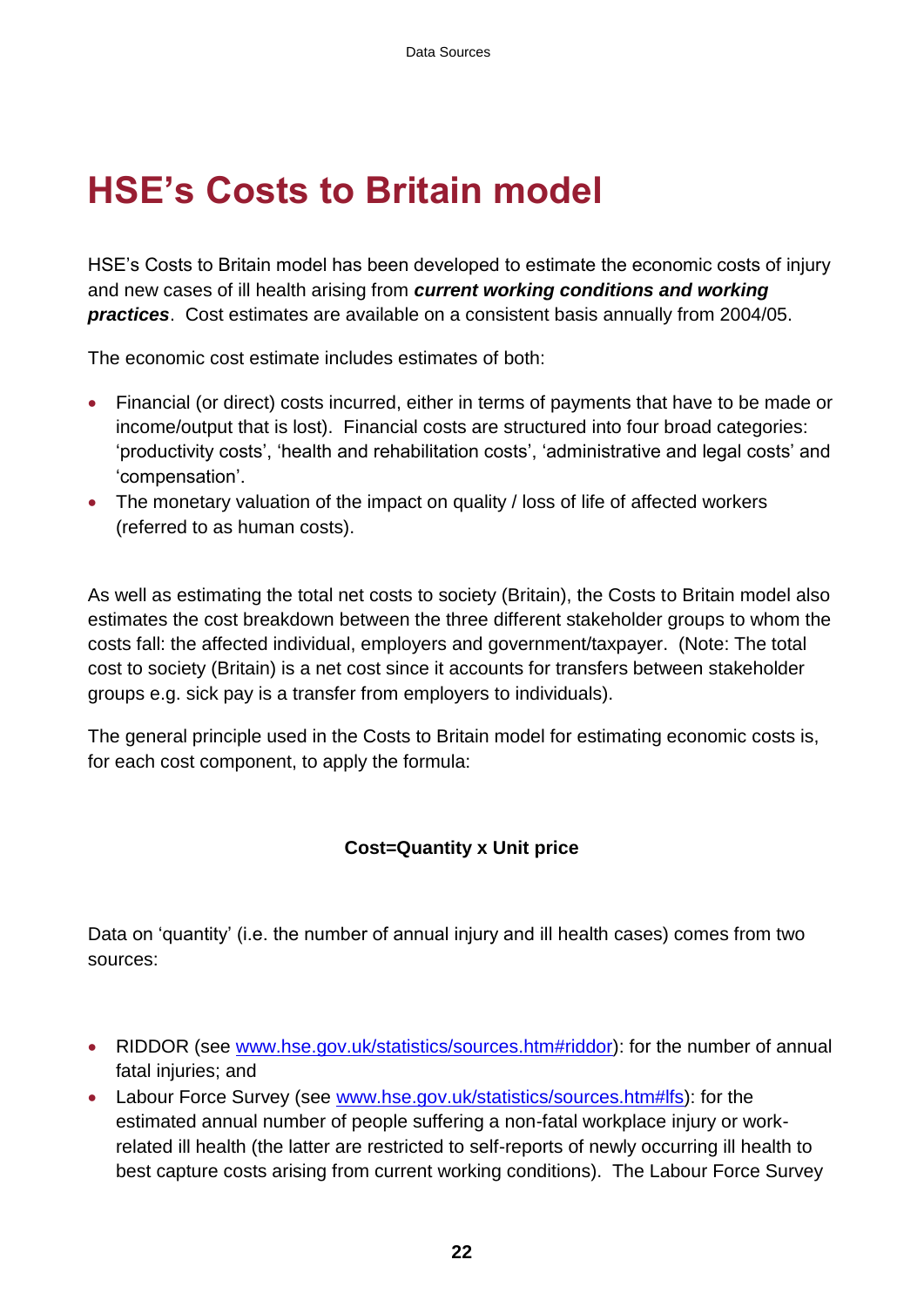also provides an estimate of the number of workers who leave the labour market each year as a result of a workplace injury or ill health.

Data on 'unit price' for estimating the various financial costs come from a wide range of sources including ONS surveys on earnings, NHS data on treatment costs and DWP figures on benefit rates. Human costs are based on the values from the Department for Transport (DfT) for what individuals would be willing to pay to have reduced risk of death or avoid reductions in quality of life which result from injury.

The cost estimates are subject to uncertainty, due to both sampling error in the estimated number of annual workplace injury and ill health cases and the underpinning assumptions used to assign costs. The cost model accounts for the former uncertainty and estimates are often expressed as 95% confidence intervals - the range of values which has a 95% chance of containing the true cost. When comparing costs over time, it is important that any judgement on change in costs is based on a consideration of the confidence interval, rather than the central estimate itself.

#### **Summary of the model's main strengths and weaknesses**

#### **Strengths**

- Provides one of the most comprehensive and robust estimates of the economic costs of workplace injury and work-related ill health for any country in the world
- Provides a single measure of the scale of current health and safety failings by providing a means of adding different health and safety outcomes (for example fatalities and minor injuries) so they can be presented in a single summary measure
- Captures a wide range of cost impacts, acknowledging where gaps exist
- Provides an indicator of movements in the overall performance of the health and safety system
- Total cost estimate includes not only direct financial costs but also a monetary valuation of the impact on quality and loss of life of affected workers – important in the economics of public policy
- Provides indication of the distribution of costs by, for example, different cost bearers and between injury and ill health.

#### **Weaknesses**

- Does not generally include the cost of long-latency work-related ill health cases, such as cancer, which are caused by historic working conditions (HSE has published separate research on the costs of work-related cancer in Great Britain – see [http://www.hse.gov.uk/research/rrhtm/rr1074.htm\)](http://www.hse.gov.uk/research/rrhtm/rr1074.htm)
- Does not provide a breakdown of costs by ill health type or nature of injury due to both limitations in the survey incidence data and the availability of suitable valuations of the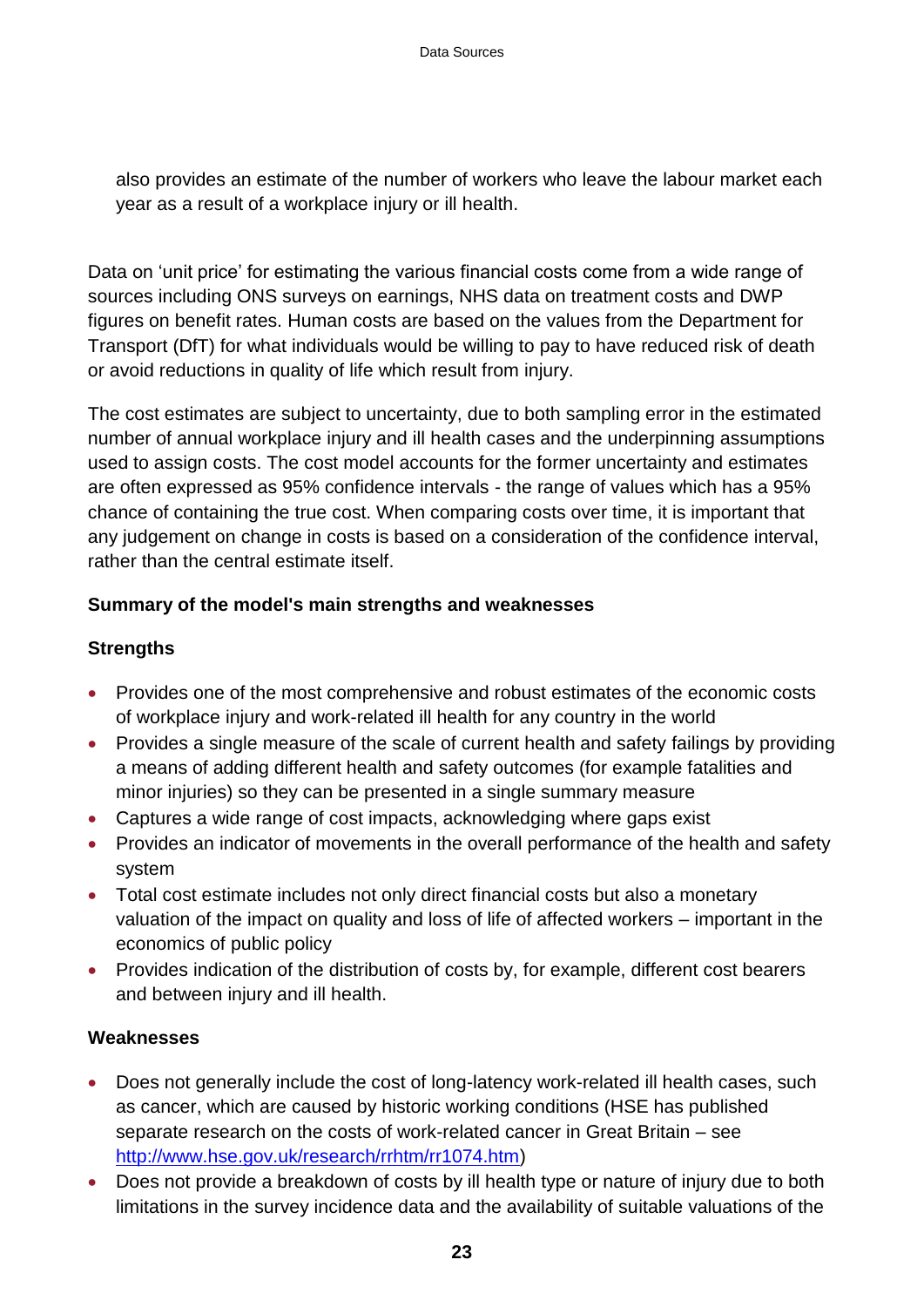impact on quality of life ('human costs') specific to different types of work-related ill health.

 Changes in costs over time do not account for changes in the costs associated with people whose ill health or injury results in their permanent withdrawal from the labour market: because of data limitations around the estimate of the number of such cases, these costs are held constant across years.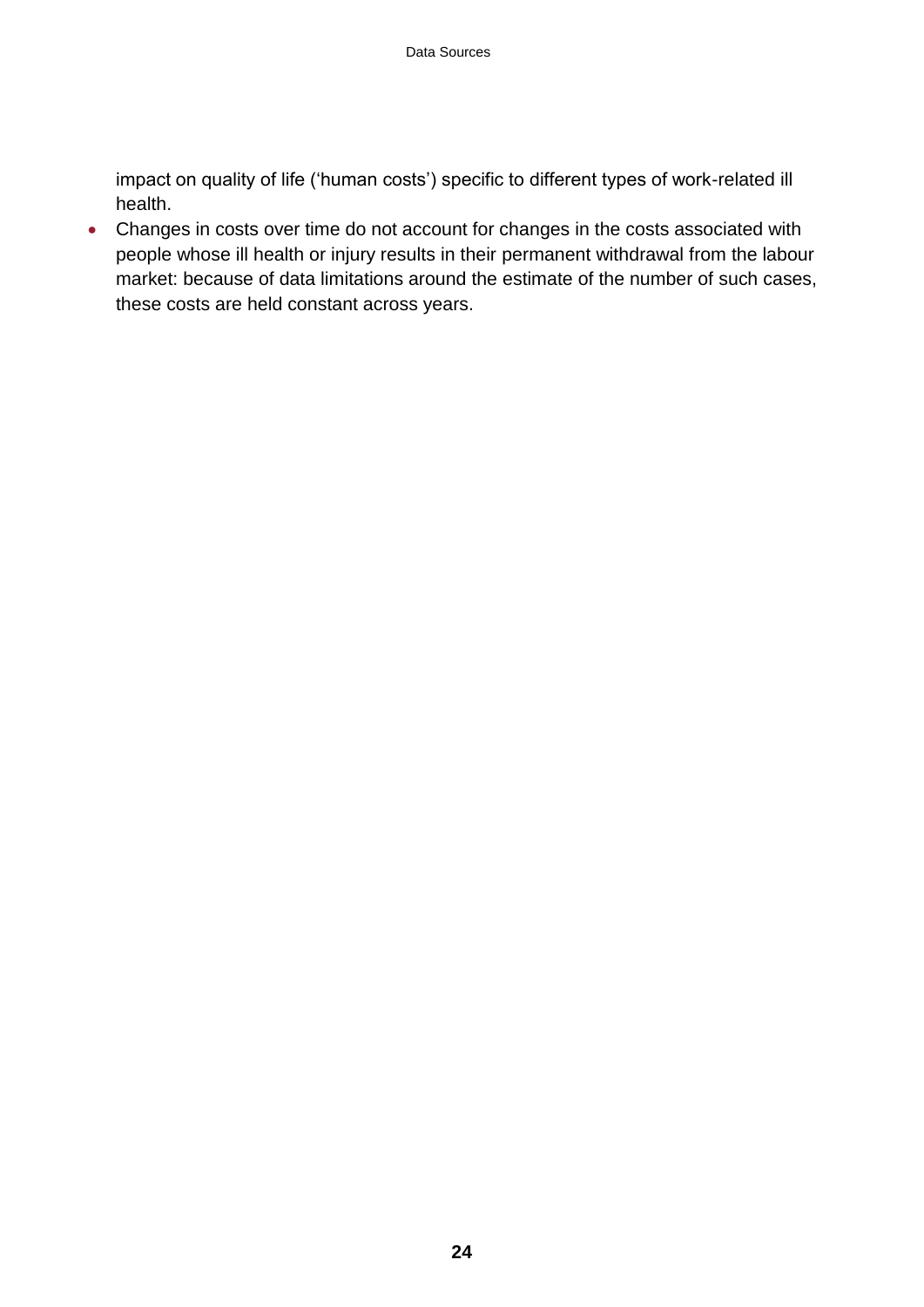### <span id="page-26-0"></span>**European Survey of Enterprises on New and Emerging Risks (ESENER) Survey**

HSE collaborated with the EU-Occupational Safety and Health Agency (EU-OSHA) on their 2014 European Survey of Enterprises on New and Emerging Risks survey (ESENER) to secure UK data on how health and safety is managed in the workplace. The survey asks those 'who know best' about safety and health in establishments about the way safety and health risks are managed at their workplace, with a particular focus on psychosocial risks.

Some 49,320 establishments were surveyed across 36 European countries in summer/autumn 2014. Within the UK, the total sample was 4,250 establishments (including a sample boost funded by the Health and Safety Executive to ensure sufficiently reliable results at a more detailed industry level). The survey covered establishments with five or more employees and included all sectors of economic activity except for private households (SIC 2007 Section T) and extraterritorial organisations (SIC 2007 Section U).

The survey fieldwork was carried out by TNS Deutschland GmbH and its network of fieldwork centres around the UK. The sample was selected using multi-stratified sampling procedures. The final data set included weighting factors to ensure that survey results are representative of establishments across the UK in terms of sector of activity and size.

Since estimates derived from the ESENER survey are based on a sample (rather than the full population) they are subject to a margin of error. The main factor that determines the width of an estimates margin is the number of sample cases an estimate is based on. In HSE published reports and tables, the margins of error are often expressed as 95% confidence intervals. Each of these represents a range of values which has a 95% chance of containing the true value in the absence of bias. Estimates based on 20 or fewer sample cases have been suppressed as deemed unreliable for general publication.

For more detailed information about the survey design and methods see [www.hse.gov.uk/statistics/pdf/esener-technical-report.pdf.](http://www.hse.gov.uk/statistics/pdf/esener-technical-report.pdf)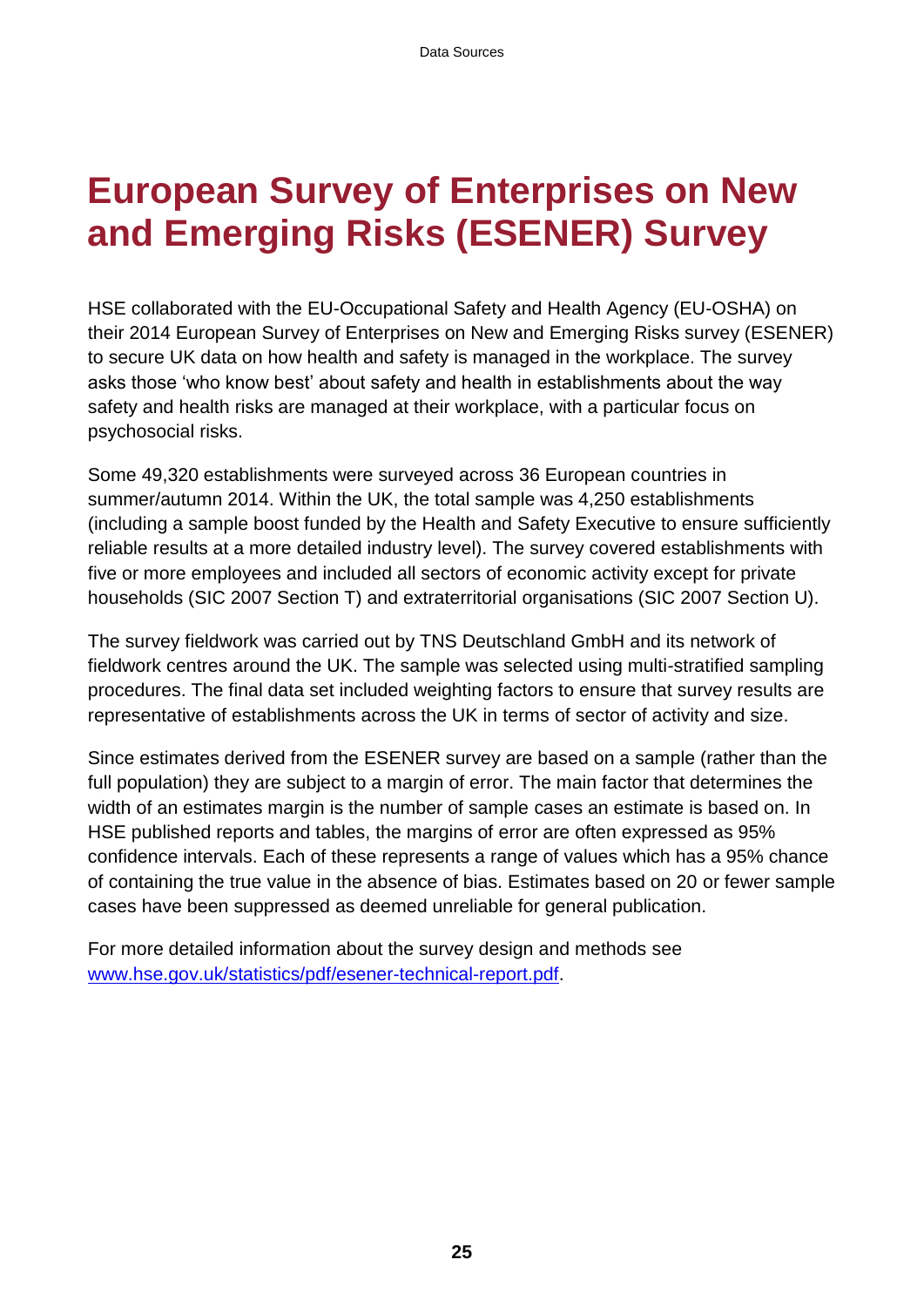### <span id="page-27-0"></span>**Surveillance of workers exposed to lead**

Under the Control of Lead at Work Regulations (CLAW) 2002 and the former 1980 and 1998 Regulations, all workers with significant exposure to lead are required to be under medical surveillance by an appointed doctor or one of HSEs medical inspectors. Exposure to lead is described as significant if one or more of the following conditions are met (i) the workers exposure is liable to exceed half the occupational exposure limit for lead in the atmosphere; 0.15 mg/m3 for lead other than lead alkyls and 0.10 mg/m3 for lead alkyls, (ii) the worker has a recorded blood-lead concentration that equals or exceeds 20µg/100ml for women of reproductive capacity or 35µg/100ml for all other employees, or (iii) an appointed doctor certifies that the worker should be under medical surveillance as there is substantial risk of ingestion or dermal absorption of lead. The surveillance includes the measurement of each worker's 'blood-lead level'; the amount of lead in samples of their blood, expressed in micrograms per 100 millilitres (µg/100ml). Annual returns give summary statistics for each workplace based on the maximum blood-lead level recorded for each worker under surveillance.

The Approved Code of Practice issued with the Regulations lays down levels of blood-lead concentration above which the appointed doctor is required to decide whether to certify that the worker should no longer be exposed to lead. If a worker's blood-lead level reaches or exceeds this 'suspension level' a repeat measurement must be made, and if this is still at or over the level the worker should be suspended from working with lead. At the doctor's discretion employees can be removed from working with lead even if the blood lead concentration is below the suspension limit. The number of such workers suspended is also recorded annually and analysed in the statistics. Under the 1980 Regulations the suspension levels were 70µg/100ml for males (80µg/100ml up to 1986) and 40µg/100ml for females of reproductive capacity (to protect the health of any developing foetus). The suspension levels were lowered in the 1998 Regulations (and remain unchanged in the 2002 Regulations) to 60 and 30 µg/100ml respectively, with new 'action levels' of 50 and 25 µg/100ml. The 1998 Regulations also introduced suspension and action levels for young persons aged under 18 years of 50 and 40 µg/100ml respectively. In most cases, female employees under 18 years of age will also be women of reproductive capacity and the lower action and suspension levels apply. If an individual's blood-lead level reaches the action level the employer should investigate the circumstances leading to the heightened level and so far as reasonably practicable, give effect to measures designed to reduce the blood-lead concentration to a level below the appropriate action level. This could include issue of personal protective equipment or suspension from working with lead for a period.

Statistics for blood lead levels are subject to a number of limitations. Firstly, the coverage of the statistics is defined by the extent of medical surveillance that occurs in practice and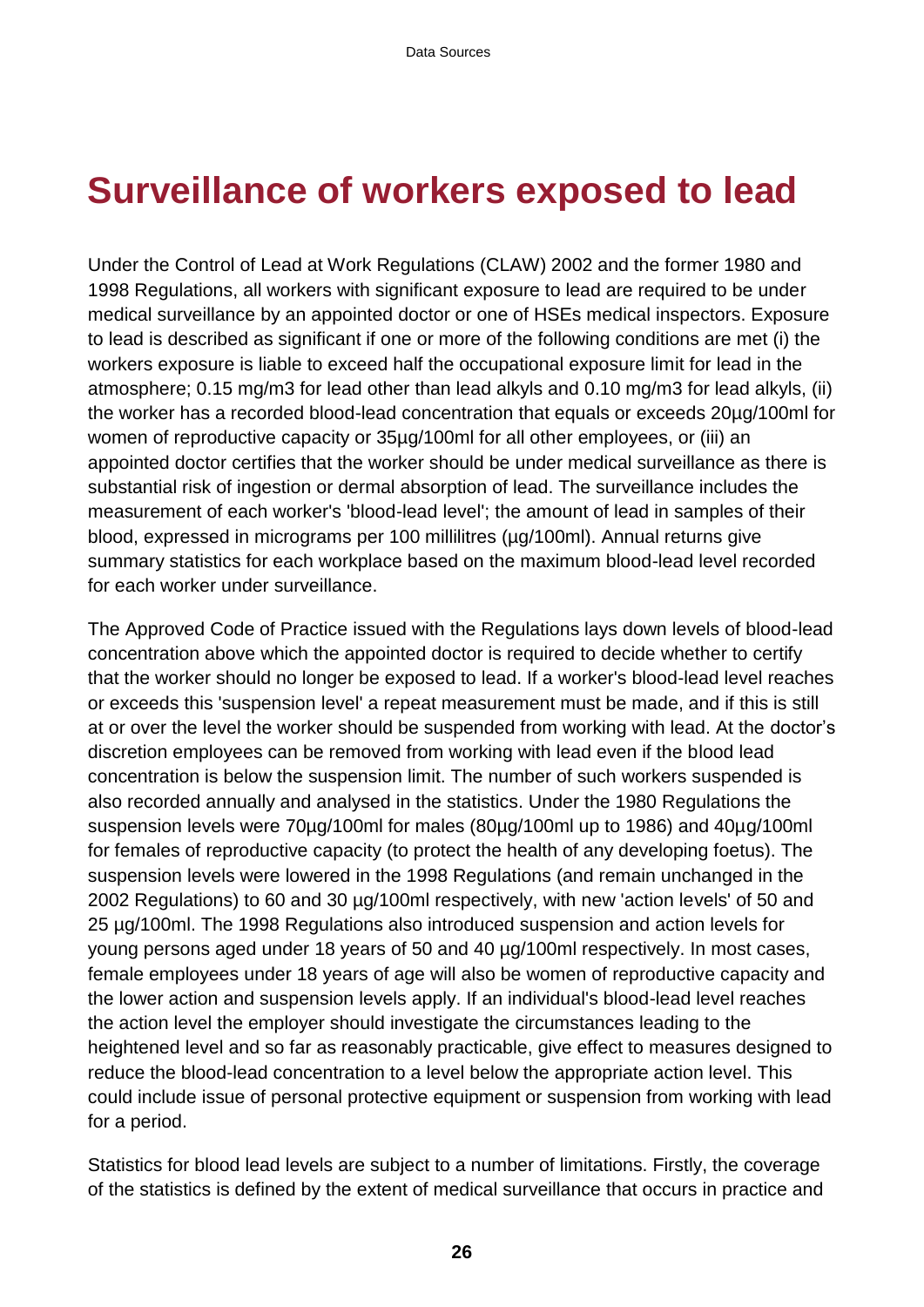this may not be completely aligned with what should take place under the CLAW regulations. The basic decision as to whether surveillance is required rests with each employer. Over-coverage can occur if exposure in a lead-using workplace has fallen to levels which are no longer "significant" by the criteria set out in the Approved Code of Practice. The application of these criteria has some flexibility, and in any case employers where blood lead surveillance has been established, may decide to continue it on a precautionary basis even when not strictly required by the regulation. If any such measurements are included this will result in the implied estimate of the numbers of workers with potentially significant exposure being overestimated, though the statistics will also correctly reflect the fact that these workers have consistently low levels of lead in their blood. Conversely, measurements not included because employers have not adequately assessed the potential for lead exposure in their workforce (or are unaware of their duty to do so) will lead to an underestimate of the number with potentially significant exposure. HSE inspectors may identify such workplaces from time to time, and they will then be included. The nature of the data collection and processing are also subject to potential human error, in particular, whether the HSE appointed doctors fill out their annual blood lead returns accurately. Finally, comparison of recent data with that for earlier years may be affected by changes to the measurement categories over time.

#### **Summary of strengths and weaknesses**

#### **Strengths**

- The blood lead data constitutes a long-term data series that provides annual estimates of size of the population with the highest occupational exposures to lead.
- The data series is based on a relatively large number of blood lead measurements in all workers undergoing medical surveillance, rather than a sample survey approach. This permits a detailed view of the distribution of lead exposure in each of the main industry sectors with the highest potential for ongoing exposure.

#### **Weaknesses**

- Coverage is dependent on the extent of compliance with the CLAW regulations potentially including workers that need not be under surveillance because exposures are not significant, as well as not including those that should be under surveillance.
- The completeness and accuracy of the data is subject to human error and dependent on whether reporting doctors fill out their annual blood lead returns accurately.
- The current data collection arrangements do not permit the tracking of consecutive blood lead levels for particular individuals.
- The data provides limited information about the number of people exposed to lead at lower levels who would not be required to undergo medical surveillance under the CLAW regulations.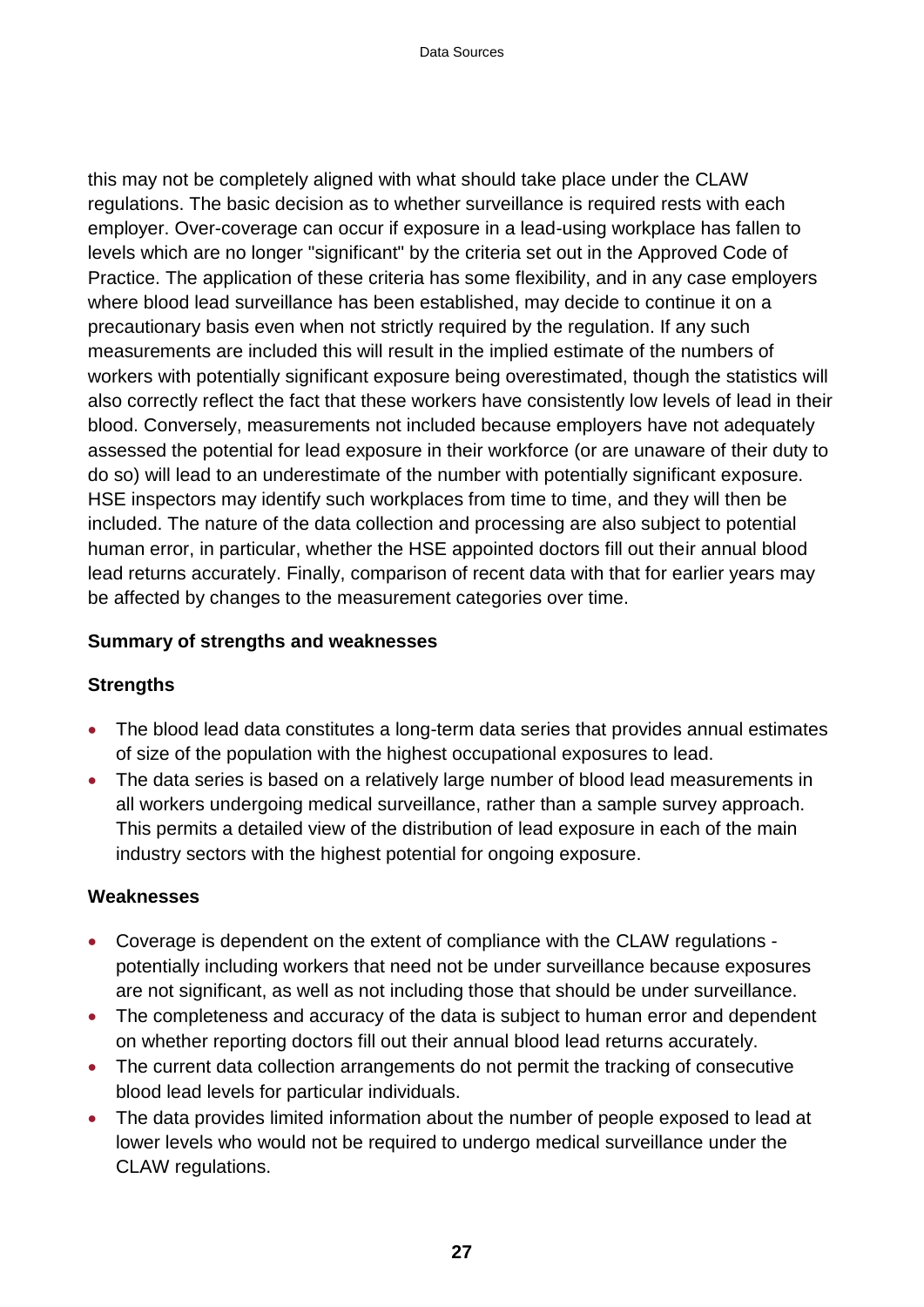More Information on working with lead can be found at:

- Exposure to lead [\(www.hse.gov.uk/statistics/causdis/lead/index.htm\)](http://www.hse.gov.uk/statistics/causdis/lead/index.htm)
- Working safely with lead [\(www.hse.gov.uk/statistics/causdis/lead/index.htm\)](http://www.hse.gov.uk/statistics/causdis/lead/index.htm)
- Control of Lead at Work Regulations 2002. Approved code of practice and guidance [\(www.hse.gov.uk/pubns/books/l132.htm\)](http://www.hse.gov.uk/pubns/books/l132.htm).
- Tables of data on lead exposure can be found within the index of tables at [\(www.hse.gov.uk/statistics/tables/index.htm#lead](http://www.hse.gov.uk/statistics/tables/index.htm#lead) .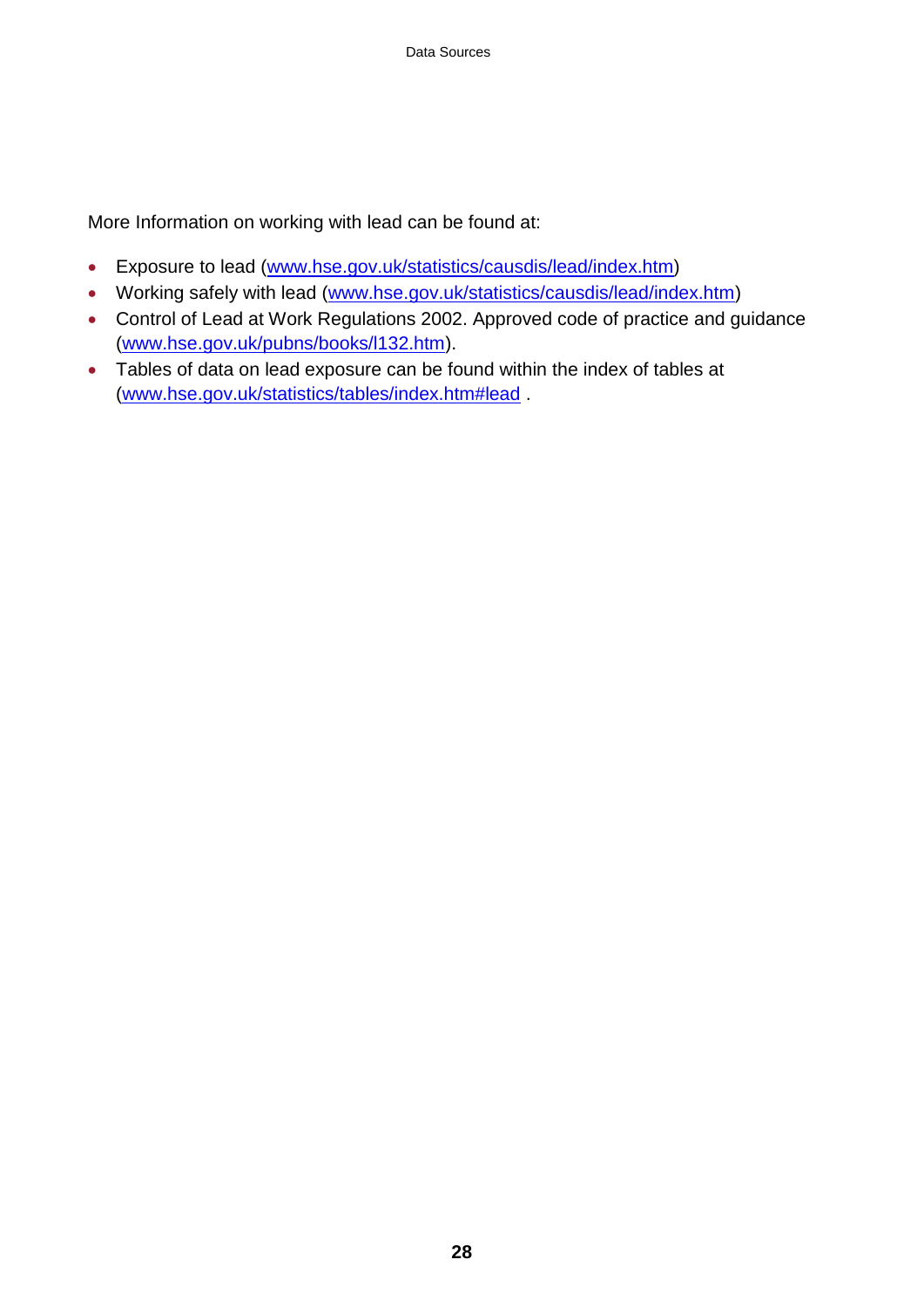### <span id="page-30-0"></span>**Enforcement**

Enforcement notices cover improvement notices that require employers to put right a contravention of health and safety legislation within a specified time limit; prohibition notices that require that a work activity that gives, or will give, rise to a risk of personal injury is stopped; and deferred notices that require a work activity is stopped within a specified time. Both HSE and local authorities issue enforcement notices relating to health and safety breaches.

Offences prosecuted refer to individual breaches of health and safety legislation, a prosecution case may include more than one of these offences.

Where enforcement statistics are allocated against a particular year, for notices this refers to the date the notice was issued; for prosecutions this relates to the date of the final hearing and where a verdict has been reached.

In Scotland, HSE and local authorities investigate potential offences but cannot institute legal proceedings. HSE and local authorities send a report to the Crown Office and Procurator Fiscal Service (COPFS). COPFS makes the final decision whether to institute legal proceedings and which offences are taken.

#### **Summary of main strengths and weaknesses**

#### **Strengths**

- Data provides a consistent time series giving an indication of changes in health and safety compliance over time;
- Prosecutions data are based on formal decisions made by courts of law and are therefore representative of the most serious health and safety breaches;
- By publishing clear figures relating to the negative consequences of non-compliance, this serves as an additional motivation for companies to comply with the law;
- Good level of detail in the data including tabulations available at regional and industry level and fines incurred.

#### **Weaknesses**

- Local authority data for enforcement notices are based on a voluntary return from local authorities across Great Britain, therefore figures presented are derived from an estimation method;
- Prosecutions data are based on cases completed in the year but do not set out when the offence took place. It can be many months and sometimes several years from breach to hearing and the final completion of a case;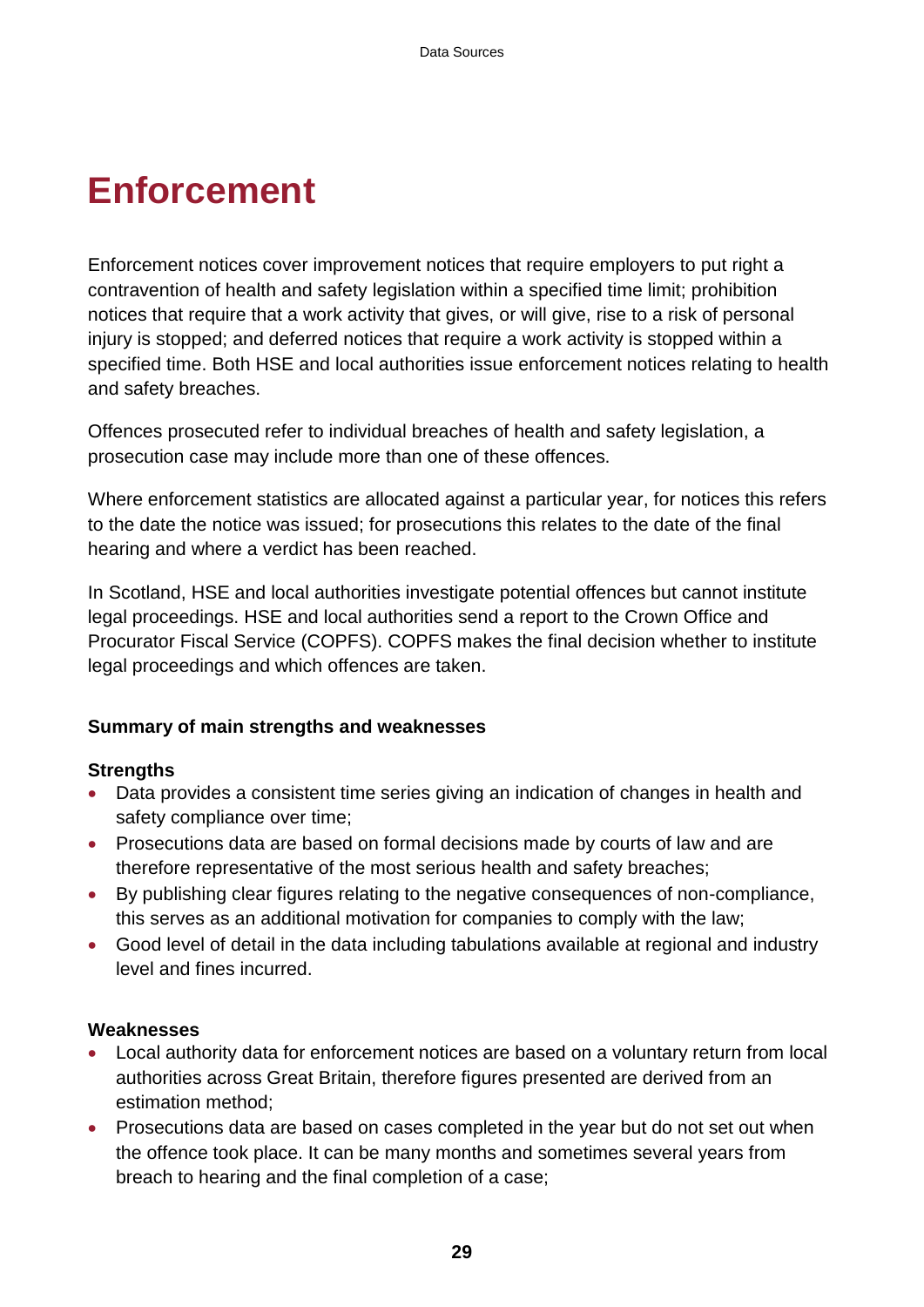- Assumptions based on changes in the number of enforcement notices issued need to be put in context with the enforcement strategy/policy of HSE and local authorities, which is subject to change;
- Several factors can influence fluctuations in the number of enforcement notices issued, for example, targeted blitzes in certain industries or a change in approach to proactive inspection.

Tables of data on enforcement can be found within the index of tables at [www.hse.gov.uk/statistics/tables/index.htm#enforcement.](http://www.hse.gov.uk/statistics/tables/index.htm#enforcement) For more information about enforcement data see the Enforcement Data Quality Statement at [www.hse.gov.uk/statistics/data-quality-statement.htm.](http://www.hse.gov.uk/statistics/data-quality-statement.htm)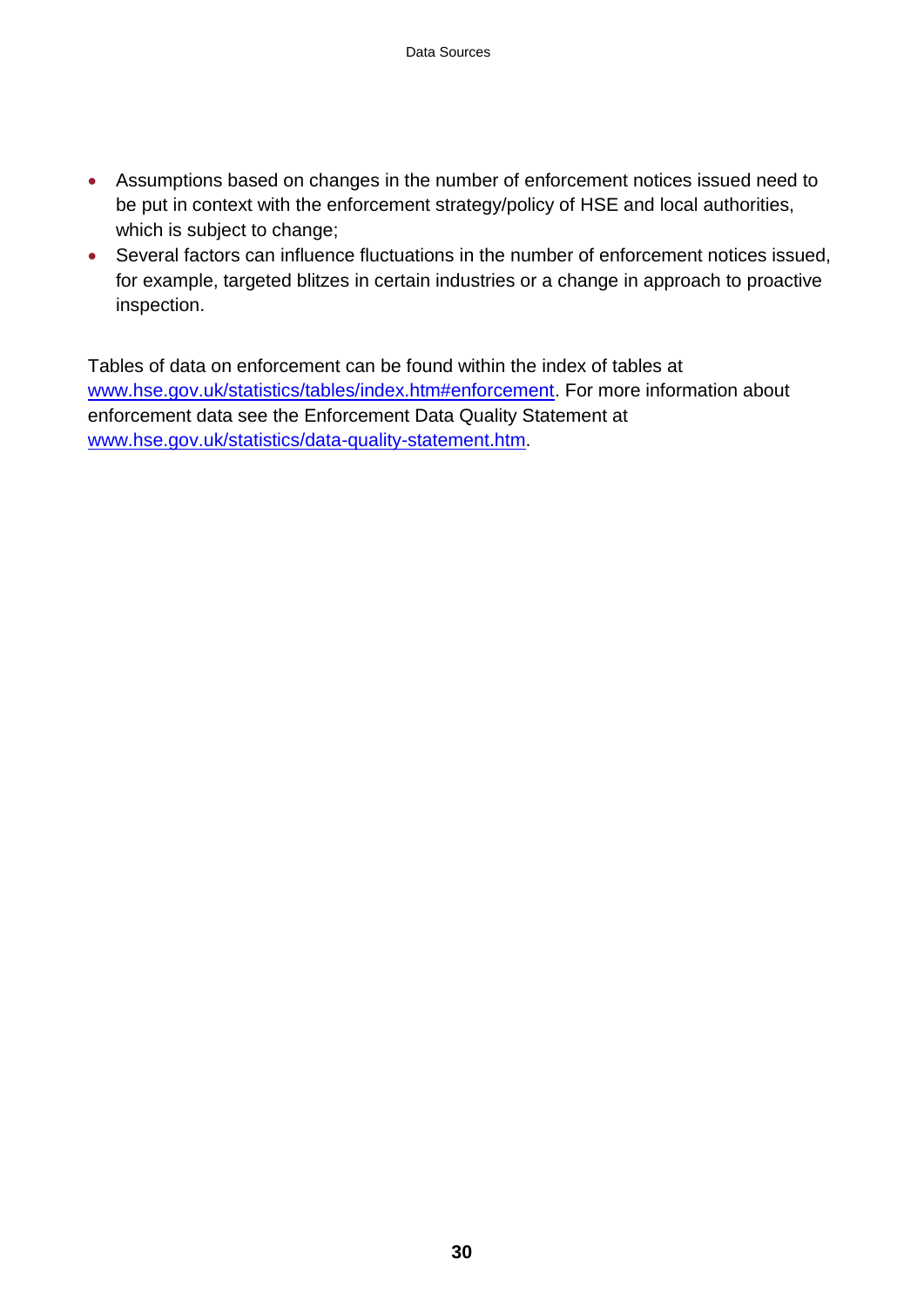### <span id="page-32-0"></span>**Employment**

In November 2011, HSE moved to a single data source for compiling employment related statistics - the Annual Population Survey (APS). The APS is a household sample survey, designed, developed and managed by the Office for National Statistics (ONS) in Great Britain and by the Department of Finance and Personnel in Northern Ireland (DFP(NI)) on behalf of the Department of Enterprise, Trade and Investment (DETINI). It was launched in 2004, and is comprised of 12 months of survey data that is disseminated quarterly (with a 3-month lag).

The APS is a continuous household survey currently consisting of around180,000 respondents (April 2020 to March 2021) [https://www.nomisweb.co.uk/articles/1083.aspx.](https://www.nomisweb.co.uk/articles/1083.aspx) It is weighted to reflect the characteristics of the general population and provides detailed information on a range of employment structures, used primarily to produce jobs-related denominator data (estimates of main and second jobs combined) for calculating rates of illness and injury for HSE's annual statistics release. It is also used more generally to examine the employment structure across Great Britain (typically by industry and occupation) to ensure that the risks to people's health and safety from work-related activities are properly controlled.

There is no single source of employment data, but rather a range of data sources with different strengths and weaknesses, differing definitions of employment and therefore different estimates. Prior to using the APS, a number of other employment data sources were used. The move to the APS as the sole employment data source resulted in a one-off jump or drop in the RIDDOR injury rates, particularly within industry sectors, compared to that previously published using the Workforce Jobs (WJ) series and the Business Register and Employment Survey (BRES). However, this was a one-off change, and a back-series of data to 2004 was provided to allow for time-series trend analysis where appropriate.

ONS revise the LFS weights (estimates for the population) following a census. A new policy was introduced in 2016, to revise weights annually rather than periodically between censuses, providing users with the most up to date estimates. The frequency was changed to every other year from 2018. Revisions are generally made to the previous three years. Any revisions made to the work-related illness and workplace injury published estimates are noted in the revision log at [www.hse.gov.uk/statistics/about/revisions/revision-log.htm.](http://www.hse.gov.uk/statistics/about/revisions/revision-log.htm)

#### **RIDDOR reported injury rates**

Published fatal and non-fatal injury rates are estimated using employment data on a calendar year basis (January – December). Therefore, there is a small time-lag between the numerator (injury count), which is on a fiscal (April-March) basis and the employment count used in the denominator of the rate estimate calculation. In practice, the effect of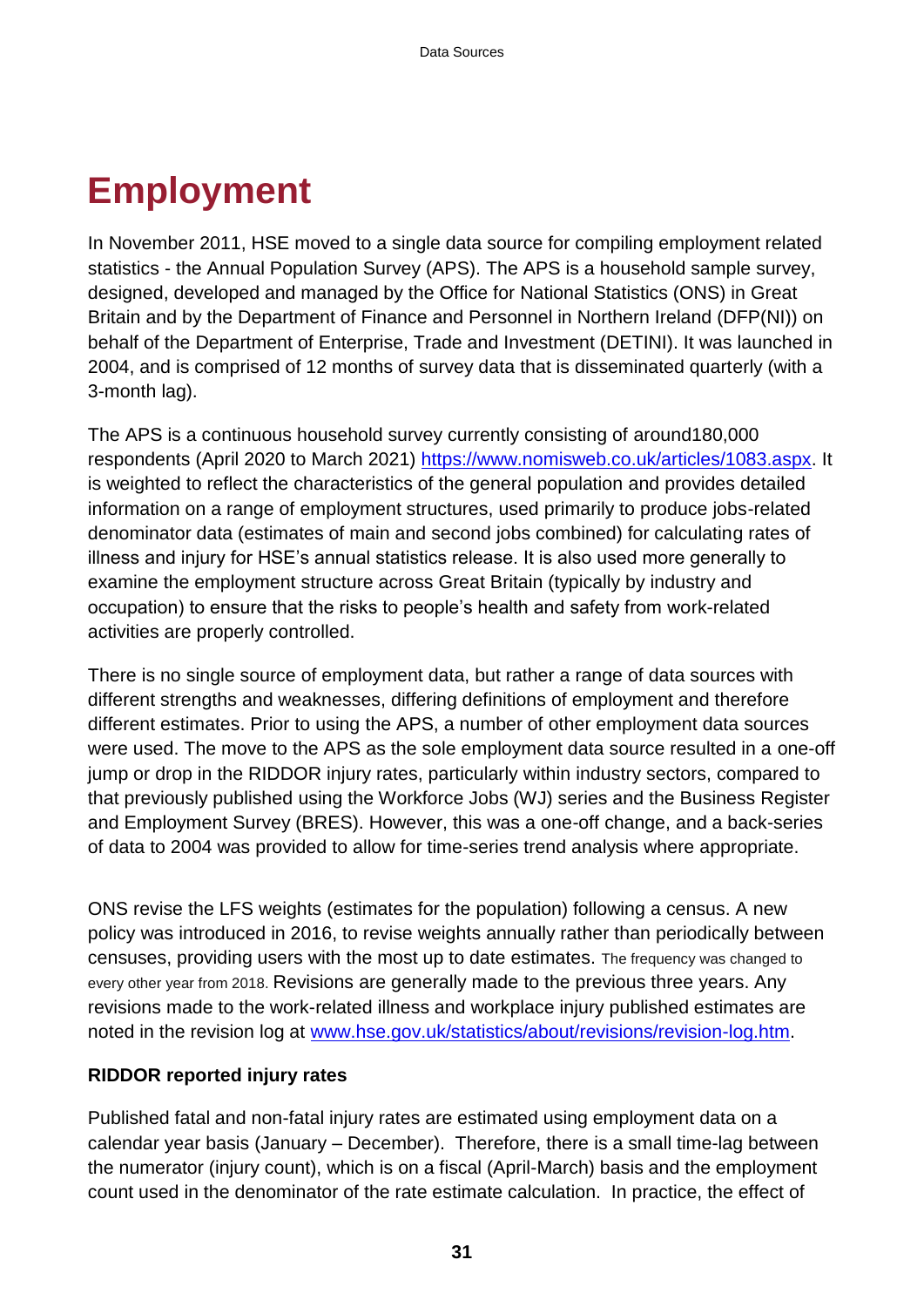this time-lag has been judged to have only a minimal impact on rates and is a balance between ensuring both timely publication of health and safety statistics and accuracy of data, while at the same time minimising revisions to users.

However, in 2020/21, to reflect major disruptions in the labour market during the coronavirus (COVID 19) pandemic, employment estimates are based on the April 2020 to March 2021 survey to directly align with employer reported injury counts under RIDDOR.

Fatal injury estimates were first published in July 2021 using the available employment estimates on a calendar year basis but were revised in December 2021 to use employment estimates on a fiscal year basis.

#### **Summary of strengths and weaknesses**

#### **Strengths**

- The single data source is consistent and therefore comparisons can be made over time.
- Provides a large range of demographic and job-related variables, allowing detailed analysis
- More reliable information by geographical areas, particularly at the local authority level.

#### **Weaknesses**

- Unable to create a complete time series of ill health and injury rates as the APS only started in 2004.
- There is a 3-month time lag between employment data and RIDDOR reported injury numbers (except in 2020/21 where the two are aligned). However this is judged not to have a materially important impact on the resulting injury rate estimates.
- The APS is a household survey, and not industrially stratified, so provides no guarantee of adequate coverage by any industry.

Note: The Office for National Statistics (ONS) is the provider of the APS data. The analysis and interpretation of these data are the sole responsibility of HSE.

For further information on the APS, please visit the Office for National Statistics (ONS) website at

[www.ons.gov.uk/employmentandlabourmarket/peopleinwork/employmentandemployeetyp](http://www.ons.gov.uk/employmentandlabourmarket/peopleinwork/employmentandemployeetypes/methodologies/labourforcesurveyuserguidance) es/methodologies/labourforcesurveyuserguidance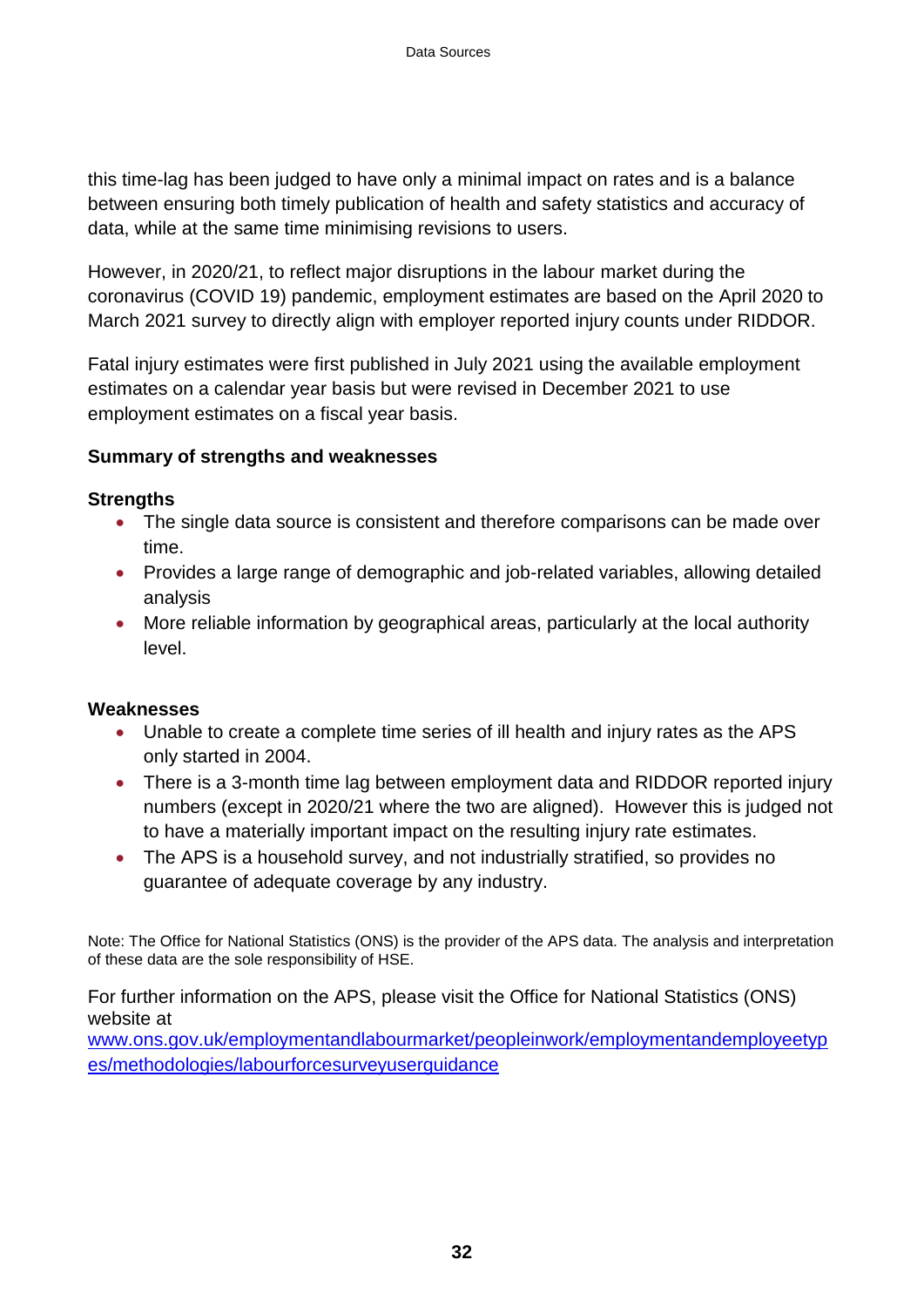## <span id="page-34-0"></span>**Psychosocial Working Conditions Survey**

This ongoing annual series of surveys provides data on selected psychosocial working conditions from face-to-face interviews with a random probability sample of British working households. The series, beginning in 2004, has been delivered through modules in the ONS Omnibus survey series. Response rates for the surveys are around 60-70%, and the number of eligible workers interviewed per month ranged between 500 and 900. The survey is designed to monitor key working conditions on the areas underpinning HSE's Management Standards for Work-Related Stress, namely demand, control, support, role, relationships and change.

For complete annual survey reports see [www.hse.gov.uk/statistics/publications/illhealth.htm](http://www.hse.gov.uk/statistics/publications/illhealth.htm)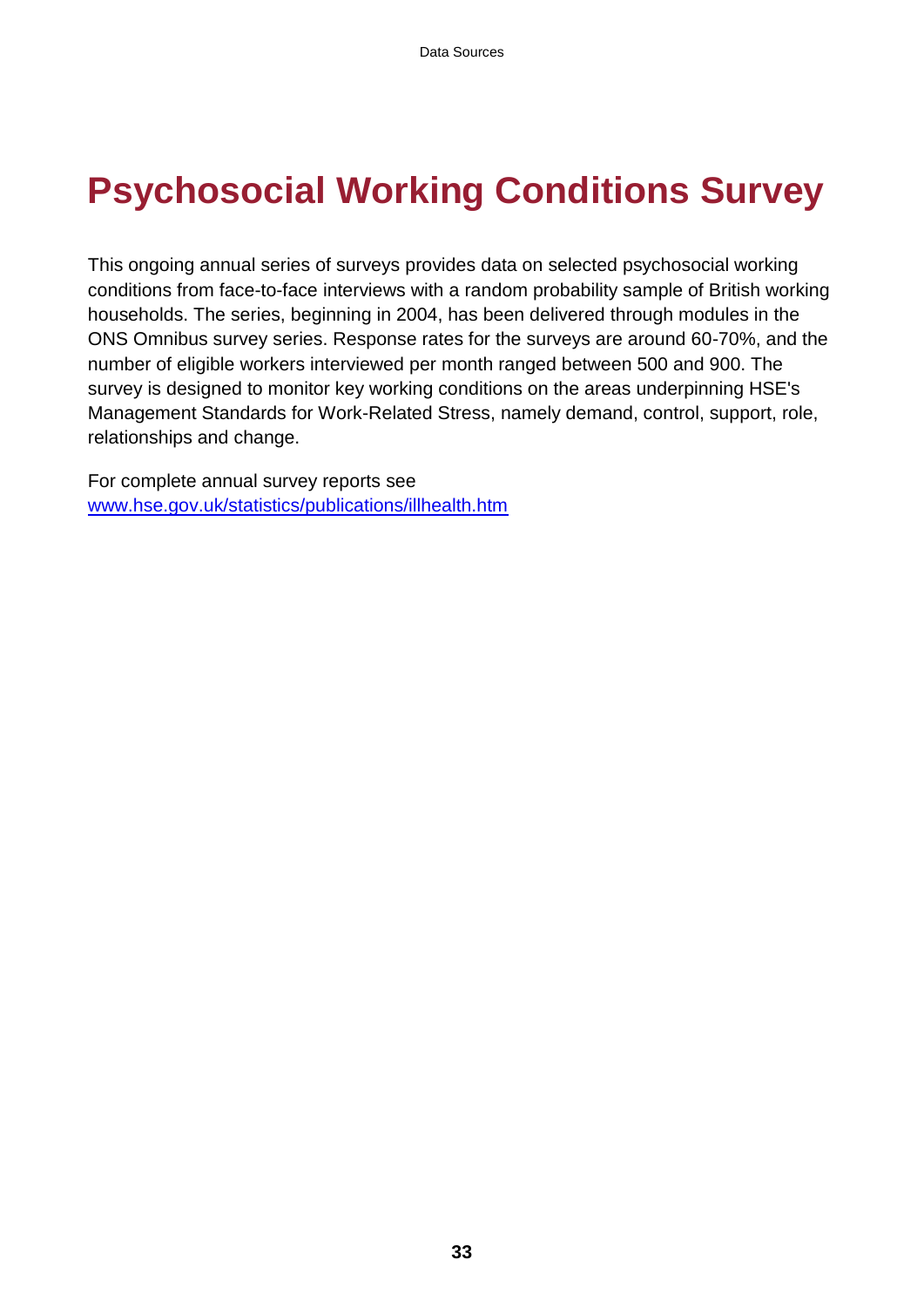### <span id="page-35-0"></span>**European data sources**

#### **Eurostat**

#### **Fatal Injuries**

Despite issues with comparability, Eurostat publishes data on fatal accidents at work in as standardised a form as possible. Fatalities cover 8 common industry groupings, rates are standardised to take account of the different structure of working populations across member states, and fatalities due to road traffic accidents are removed to account for GB and Ireland who do not record work related road traffic accidents.

For further details on the scope and coverage of the fatalities data please see the metadata provided by Eurostat at. [http://ec.europa.eu/eurostat/cache/metadata/en/hsw\\_acc\\_work\\_esms.htm.](http://ec.europa.eu/eurostat/cache/metadata/en/hsw_acc_work_esms.htm)

To download European data on fatal accidents please visit the Eurostat database athttp://ec.europa.eu/eurostat/data/database.

#### **Non-fatal Injuries**

Unlike fatal injuries, where reporting is thought to be relatively complete, non-fatal injuries may be subject to under-reporting in some countries. The differences arise in countries such as GB, Ireland and Denmark where employers report accidents to a national labour inspectorate (such as HSE). In other countries such as Germany, Spain or Italy, reports are made through insurance systems with a relatively low level of under-claiming. This difference, and the inclusion of road traffic accidents in statistics from countries other than GB and Ireland, means that HSE do not draw direct comparisons from this data and instead use the self-reported accident data gathered in the European Union Labour Force Survey (EU LFS).

#### **Europe-Wide Surveys**

The European Union Labour Force Survey (EU LFS) is a large household survey carried out in the 28 Member States of the European Union, 2 candidate countries and 3 countries of the European Free Trade Association (EFTA). In 2013 the EU-LFS included an ad hoc module asking about accidents at work, work-related health problems, and exposure to factors that can adversely affect mental well-being or physical health in the previous 12 months.

Eurostat tries to ensure comparability with a common questionnaire, although national statistical institutes in each country run the surveys so differences may still arise in sample selection and conducting the interviews.

Data is available in Eurostat's online database at [http://ec.europa.eu/eurostat/data/database.](http://ec.europa.eu/eurostat/data/database)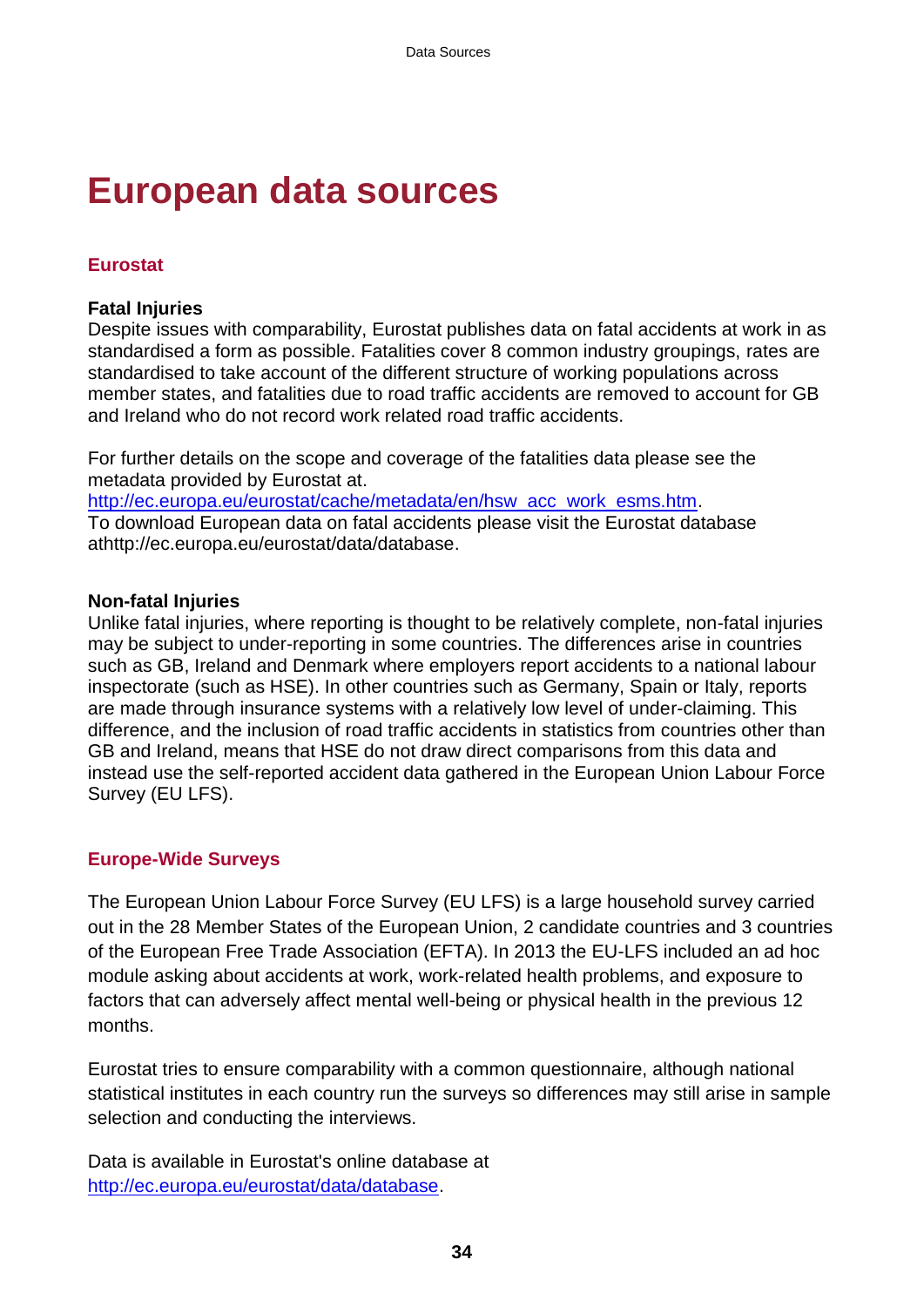For further information and publications see also the European Labour Force Survey website at [http://ec.europa.eu/eurostat/web/lfs/overview.](http://ec.europa.eu/eurostat/web/lfs/overview)

#### **European Working Conditions Surveys (EWCS)**

Eurofound (the European Foundation for the Improvement of Living and Working Conditions) is a European Union body set up to contribute to the planning and design of better living and working conditions in Europe. Every five years the foundation conducts a survey to study working conditions in Europe – the latest survey was run in 2015.For more details on the background to the European Working Conditions Survey please visit the EWCS homepage on the Eurofound website at www.eurofound.europa.eu/surveys/ewcs/index.htm.

To view the latest data, use the data visualisation tool [\(www.eurofound.europa.eu/surveys/data-visualisation/sixth-european-working-conditions](http://www.eurofound.europa.eu/surveys/data-visualisation/sixth-european-working-conditions-survey-2015)[survey-2015\)](http://www.eurofound.europa.eu/surveys/data-visualisation/sixth-european-working-conditions-survey-2015).

#### **European Survey of New and Emerging Risks (ESENER)**

The European Survey of New and Emerging Risks (ESENER) ran in 2014 and surveyed businesses with 5 or more employees in all sectors. EU-OSHA undertook telephone interviews with 49,320 establishments, in 36 countries across Europe. Key areas of focus were psychosocial risks such as stress, violence and harassment. For more background on the survey, and to view the results visit the mapping tool on the website of the European Agency for Safety and Health at Work at [http://osha.europa.eu/sub/esener/en.](http://osha.europa.eu/sub/esener/en)

Data tables on European comparisons can be found within the index of tables at [www.hse.gov.uk/statistics/tables/index.htm#europeancomparisons](http://www.hse.gov.uk/statistics/tables/index.htm#europeancomparisons) and further information on the ESENER survey can be found above.